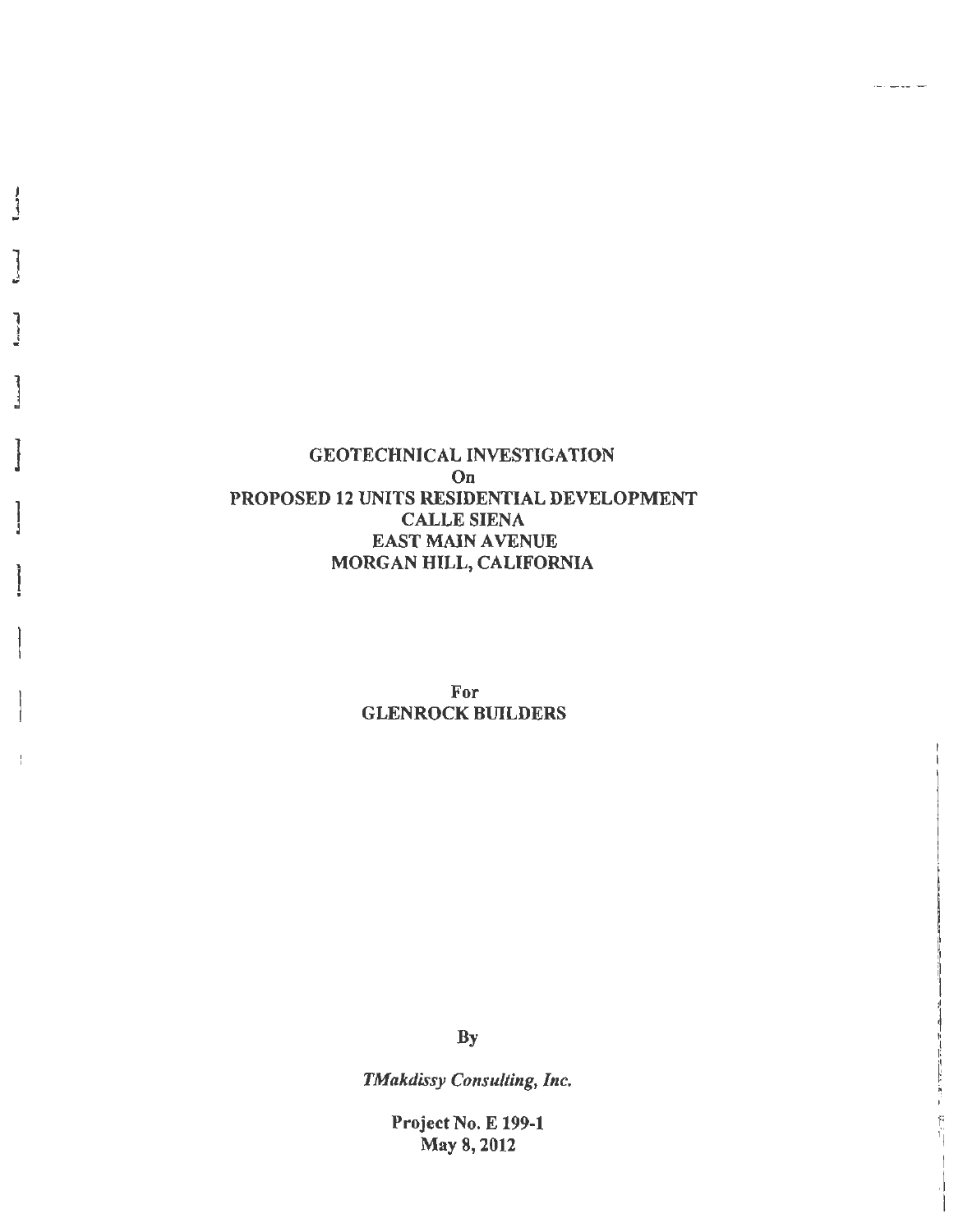

Project No. E 199-1 May 8, 2012

Mr. Rocke Garcia Gienrock Builders 1000 Old Ouarry Road San Jose, California

Subject: Proposed 12 Unit Residential Development **CALLE SIENA** 605 E. Main Avenue Morgan Hill, California **GEOTECHNICAL INVESTIGATION** 

Dear Mr. Garcia:

In accordance with your request, *TMakdissy Consulting*, *inc.*, has investigated the geotechnical conditions at the subject site located in Morgan Hill, California.

The accompanying report presents our conclusions and recommendations based on our investigation. Our findings indicate that construction of the proposed development is feasible, from a geotechnical standpoint, provided the recommendations of this report are carefully followed and are incorporated into the project plans and specifications.

Should you have any questions relating to the contents of this report, or should you require additional information, please do not hesitate to contact our office at your convenience.

Very truly yours TMakdissy Consulting, Inc.

Lin19 Whichit

Tom Makdissy, P.E., G.E. Principal Engineer



Copies: 5 to Glenrock Builders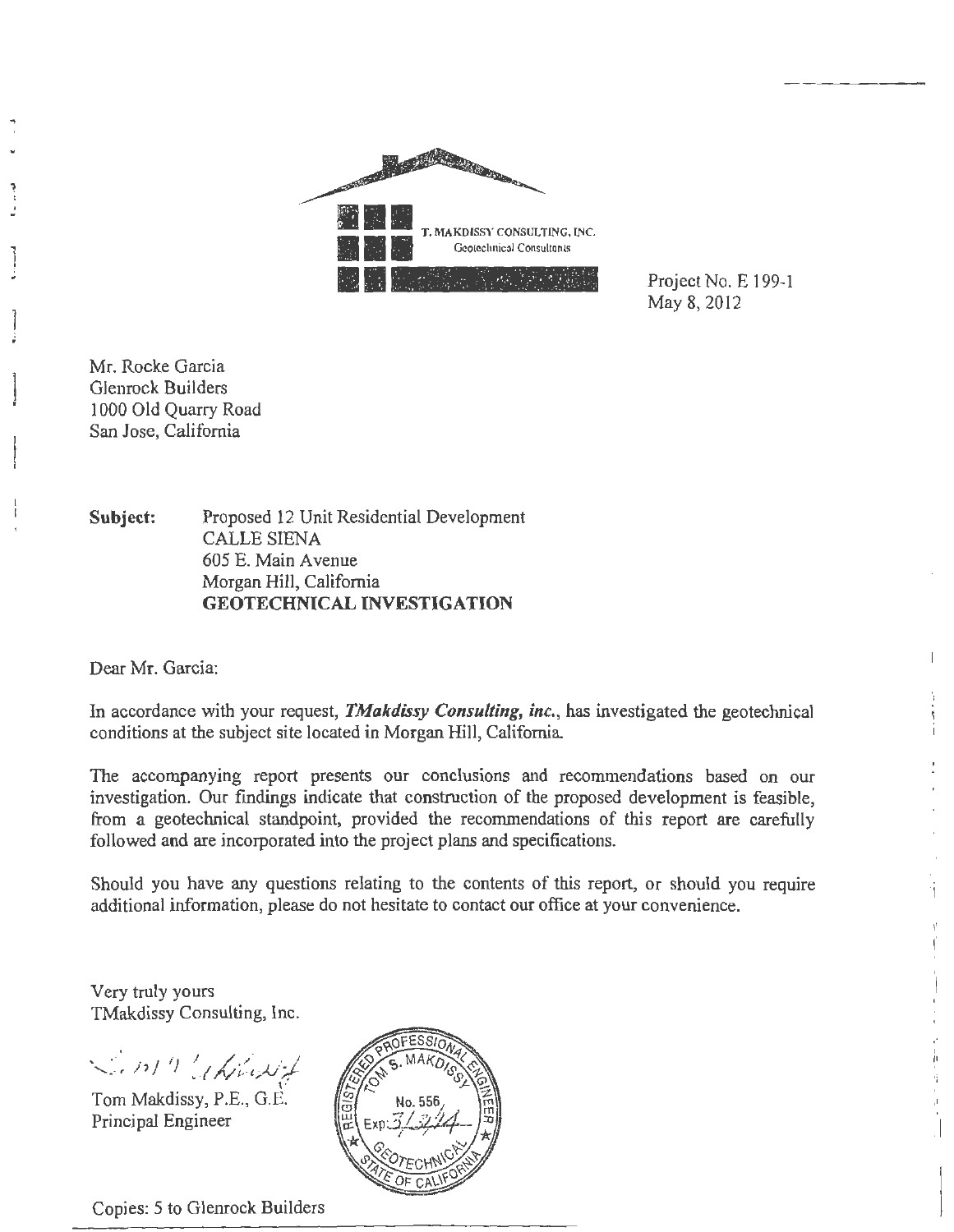Project No. E 199-1

|                                                                  | Page No. |
|------------------------------------------------------------------|----------|
| LETTER OF TRANSMITTAL                                            |          |
| <b>GEOTECHNICAL EXPLORATION</b>                                  |          |
|                                                                  |          |
|                                                                  |          |
|                                                                  |          |
|                                                                  |          |
|                                                                  |          |
|                                                                  |          |
|                                                                  |          |
|                                                                  |          |
|                                                                  |          |
|                                                                  |          |
|                                                                  |          |
| DISCUSSION, CONCLUSIONS AND RECOMMENDATIONS                      |          |
|                                                                  |          |
|                                                                  |          |
|                                                                  |          |
|                                                                  |          |
|                                                                  |          |
|                                                                  |          |
|                                                                  |          |
| Construction Requirements for Mat Slab and Post-Tension Slabs 13 |          |
|                                                                  |          |
|                                                                  |          |
|                                                                  |          |
|                                                                  |          |
|                                                                  |          |
|                                                                  |          |
|                                                                  |          |
|                                                                  |          |
|                                                                  |          |
|                                                                  |          |
| <b>APPENDIX A</b>                                                |          |
|                                                                  |          |
|                                                                  |          |
|                                                                  |          |
|                                                                  |          |
|                                                                  |          |
| <b>APPENDIX B</b>                                                |          |
|                                                                  |          |
|                                                                  |          |
| <b>APPENDIX C</b>                                                |          |
|                                                                  |          |
|                                                                  |          |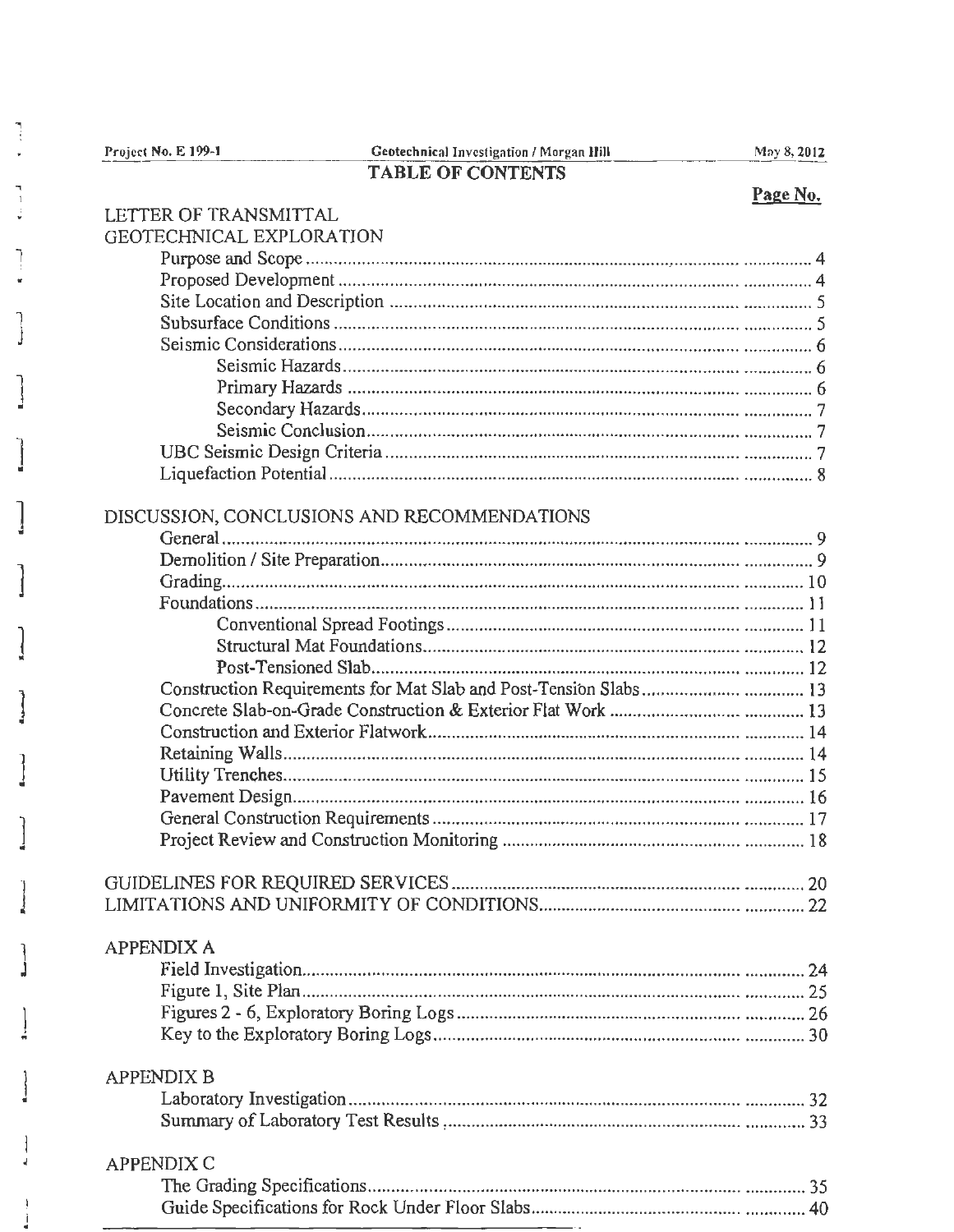')

]

1 J

)

)

 $\mathbf{I}$ 

1

 $\mathbf{I}$ 

 $\mathbf{L}$ 

 $\begin{array}{c} \begin{array}{c} \begin{array}{c} \begin{array}{c} \end{array} \end{array} \end{array} \end{array}$ 

### GEOTECHNICAL INVESTIGATION

### Purpose and Scope

The purpose of the investigation for the proposed single-family residential development located at 605 E. Main Ave. between East Main Ave and Calle Siena, in Morgan Hill, California, was to determine the surface and subsurface soil conditions at the· subject site. Based on the results of the investigation, criteria were established for grading the site, foundation design, pavement design, and the construction of other related facilities on the property.

Our investigation included the following:

- a) Field reconnaissance by the Soil Engineer;
- b) Evaluating the general geology and seismicity of the site;
- c) Field exploration of 5 drilled exploratory test borings and sub-surface soils sampling;
- d) Laboratory testing of selected soil samples;
- e) Engineering analysis of the data obtained and formulation of conclusions and recommendations;
- f) Preparation of this written report.

Details of our field and laboratory investigation are presented in Appendices A and B.

## Proposed Development

The proposed project is understood to consist of developing the site by constructing 12 detached, single family residences, with internal streets and other associated improvements. The one or two story residential units will be of wood-frame construction and will therefore have relatively light loads typical of this type of construction.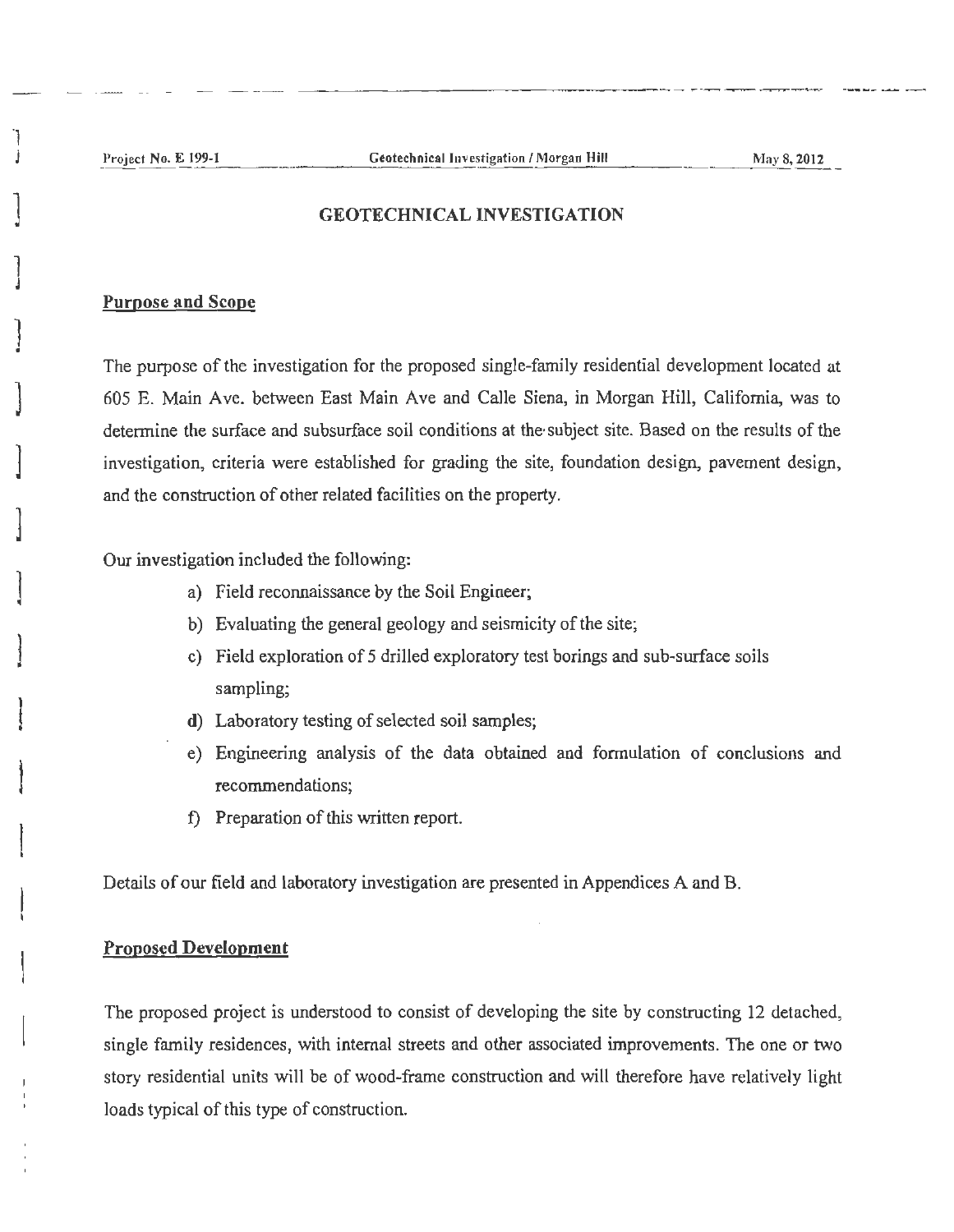#### **Site Location and Description**

The subject property is situated in the greater San Francisco Bay region. The property is located between East Main and Calle Siena, at 605 E. Main Avenue in Morgan Hill, California.

The irregular shaped site comprises of approximately 3 .64 acres of relatively flat ground. A open space easement is situated east of the property which consist of 1.4 acres. The site is bound by Calle Siena to the north, E. Main to the south and developed properties to the east and west. The property is occupied by four structures, consisting of two residences, one old water tank tower and a garage. A former green house used to cultivate carnations was situated on the northern portion of the property, has been removed. A ground water-supply well is located near the old water tower building. A number of young and mature trees occupy the property.

The site location and description are based on a site reconnaissance by the soil engineer and on a utilization site plan provided by HMH Civil Engineers. This plan is the basis for our site plan Fig. No. I in appendix A.

### **Subsurface Conditions**

The near surface soil conditions, as encountered in the five (5) borings, were found to be relatively consistent across the site, and consisted of brown silty sand with gravel which grades to rusty brown silty sand with increasing amounts of gravel to the full depth of the borings. The material encountered is dense to very dense for the full depth explored.

Groundwater was not encountered in any of the test borings at the depth explored. However, fluctuations in the groundwater level can occur due to variations in seasonal rainfall and urbanization of the subject property and surrounding area.

A more thorough description and stratification of the soils encountered along with the results of the laboratory tests are presented on the respective "Logs of Test Borings," Appendix A. The approximate locations of the borings are shown on Figure 1, "Site Plan," Appendix A.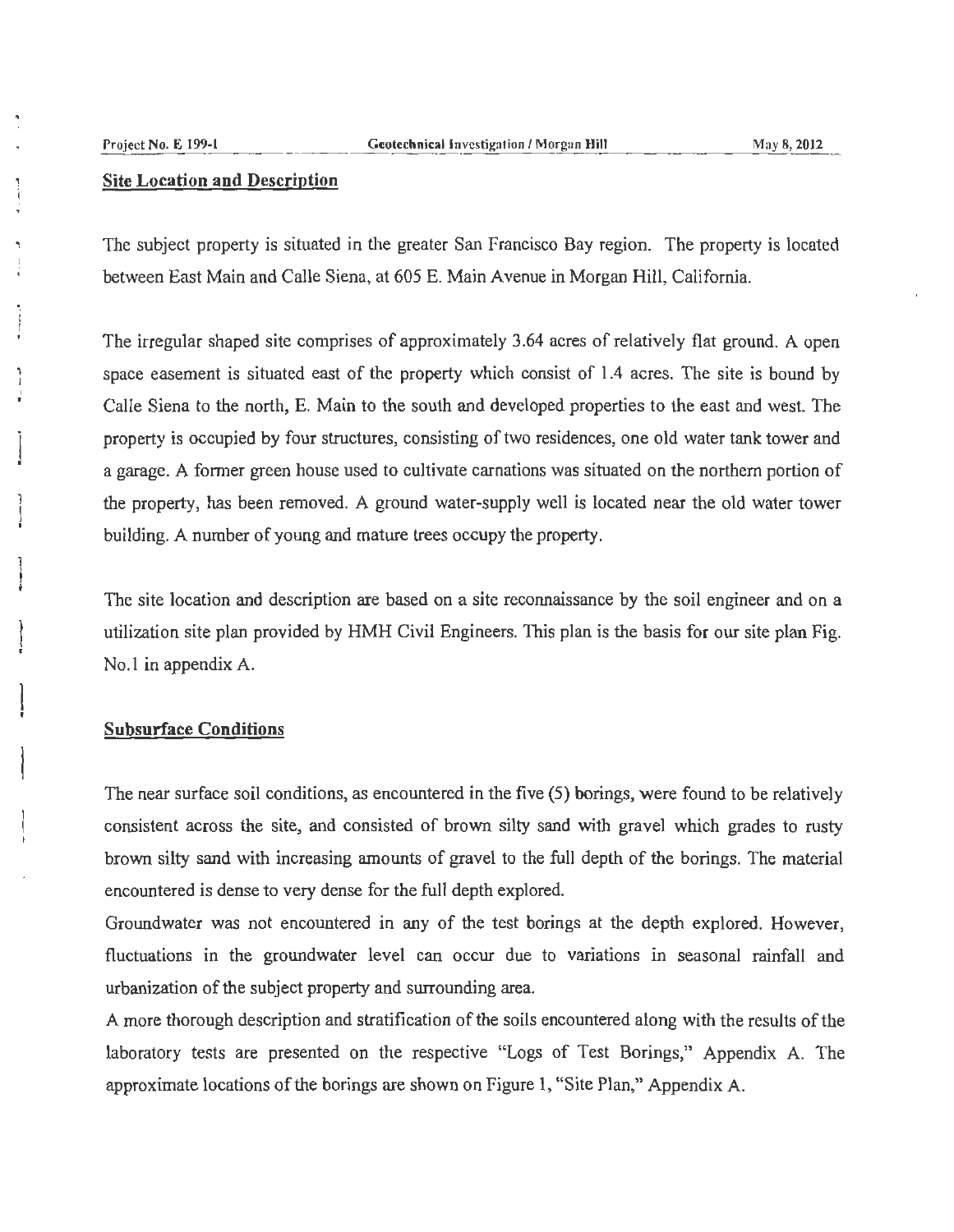### **Seismic Considerations**

Because of its proximity to the San Andreas Fault system, the entire Bay Area including Santa Clara County is considered to be one of the most seismically active regions in the United States. Since historic records haven been kept in California, a major earthquake has been recorded on the San Andreas Fault.

The San Andreas Fault, located about 18 kilometers southwest of the site is the most likely fault to affect the site with strong ground motions, however the Calaveras Fault (south), located approximately 5 kilometers to the northwest, and the Sargent Fault, located approximately 13 kilometers southwest may also affect the site.

#### **Seismic Hazards**

Seismic hazards can be divided into two broad classifications; 1) Primary hazards such as seismic shaking and damage produced directly from fault surface ruptures, and 2) Secondary hazards produced by seismic shaking including landslides, lurches floods, subsidence, liquefaction, and lateral spreading.

#### **Primary Hazards**

The project site is not within the boundaries of the Alquist-Priolo studies zone and no faults are known to lie within the site. The likelihood of a surface fault rupture occurring on this site is considered nill. Based on historical evidence however, it is likely that at least one significant earthquake will produce strong ground motions at this site during the desjgn life of the proposed structures. Structural considerations for construction on this site should include the design parameters listed under.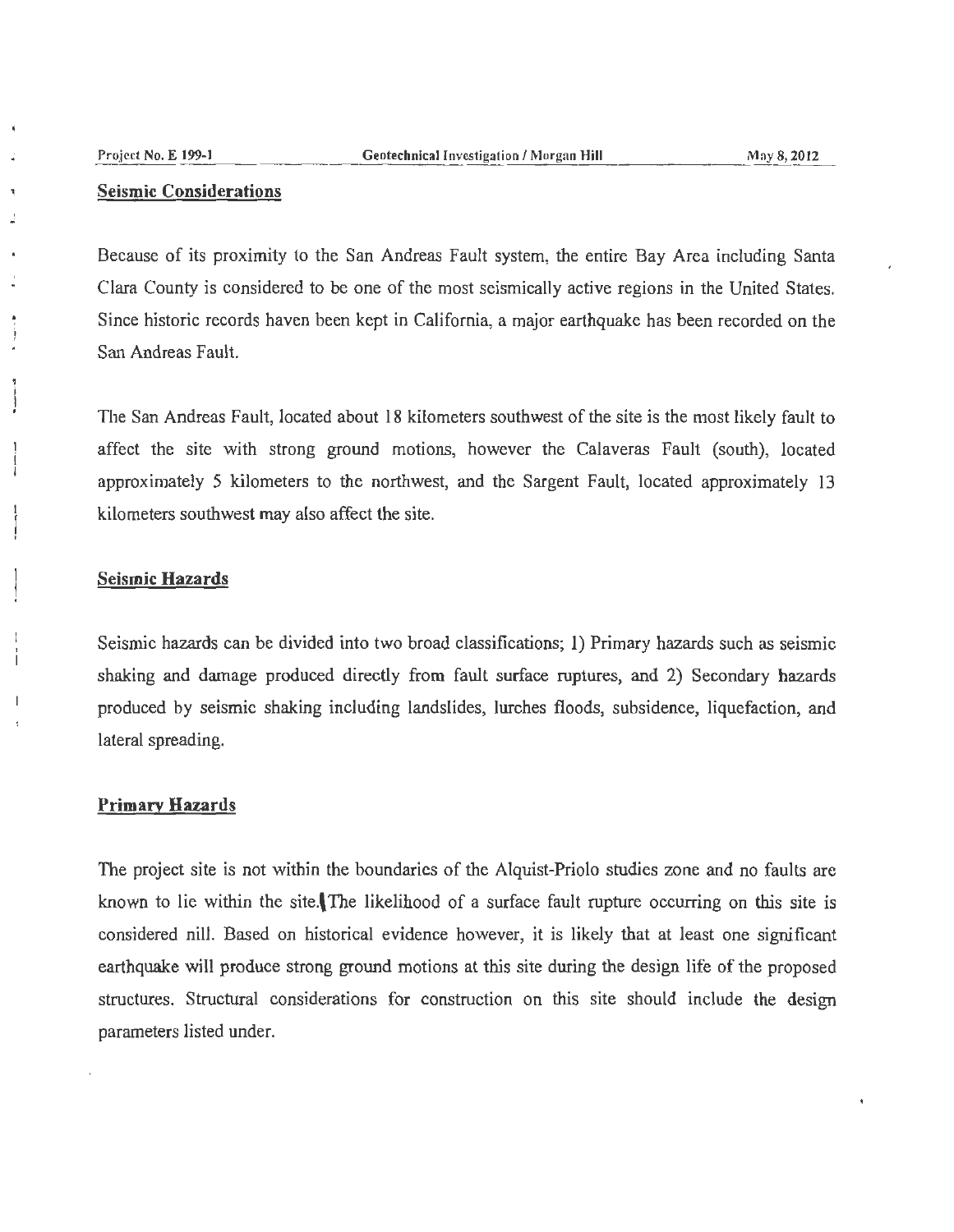'1

.. I .J .. f I

., i

. f I .. ր<br>1

J , j

" 1 J

 $\mathbf{I}$ 

### Secondary Hazards

The distance of the subject site from large bodies of water, the absence of high ground water makes secondary earthquake hazards from, flooding (from tsunamis, seiches, and dam failures) improbable. The absence of high ground water and loose granular soils near the ground surface. makes lateral spreading improbable.

### Seismic Conclusions

The most significant seismic hazard is that of shaking. The structural designs for the proposed development should anticipate repeatable horizontal ground accelerations. Prudent structural designs should incorporate the current state of practice for seismic Loads.

### UBC Earthquak Design Criteria

The 2010 California Building Code (CBC) Chapter 16, Section 1613, Earthquake Design, requires that structures be designed using certain earthquake design criteria. The criteria are based in part on the seismic ground motion values and site soil properties.

Based on the geotechnical data in the referenced report and the selection of criteria of the 2010 CBC, a summary of the earthquake design criteria for use in the design of the proposed structures is as follows:

| Latitude: 37.1374 N<br>Longitude: - 121.6466 W | <b>2010 CBC</b><br><b>Table/Figure/Equation</b> | Factor/Coefficient/<br><b>Type</b> | Value* |
|------------------------------------------------|-------------------------------------------------|------------------------------------|--------|
| Short-Period MCE at 0.2s                       | Figure 1613.5(3)                                | $S_{s}$                            | 1.500  |
| 1.0s Period MCE                                | Figure 1613.5(4)                                | S <sub>1</sub>                     | 0.600  |
| <b>Site Class</b>                              | Table 1613.5.2                                  |                                    | D      |
| <b>Site Coefficient</b>                        | Table 1613.5.3(1)                               | $F_a$                              | 1.000  |
| <b>Site Coefficient</b>                        | Table 1613.5.3(2)                               | $F_{\rm v}$                        | 1.500  |
| <b>Adjusted MCE Spectral</b>                   | Equation 16-37                                  | $S_{MS}$                           | 1.500  |
| <b>Response Parameters</b>                     | Equation 16-38                                  | $S_{M1}$                           | 0.900  |
| <b>Design Spectral</b>                         | Equation 16-39                                  | $S_{DS}$                           | 1.000  |
| <b>Acceleration Parameters</b>                 | Equation 16-40                                  | $S_{D1}$                           | 0.600  |
| <b>Seismic Design Category</b>                 | Table 1613.5.6(1)                               | Occupancy I to IV                  | D      |
| Seismic Design Category                        | Table 1613.5.6(2)                               | Occupancy I to IV                  | D      |

### SEISMIC CRITERIA 2010 CBC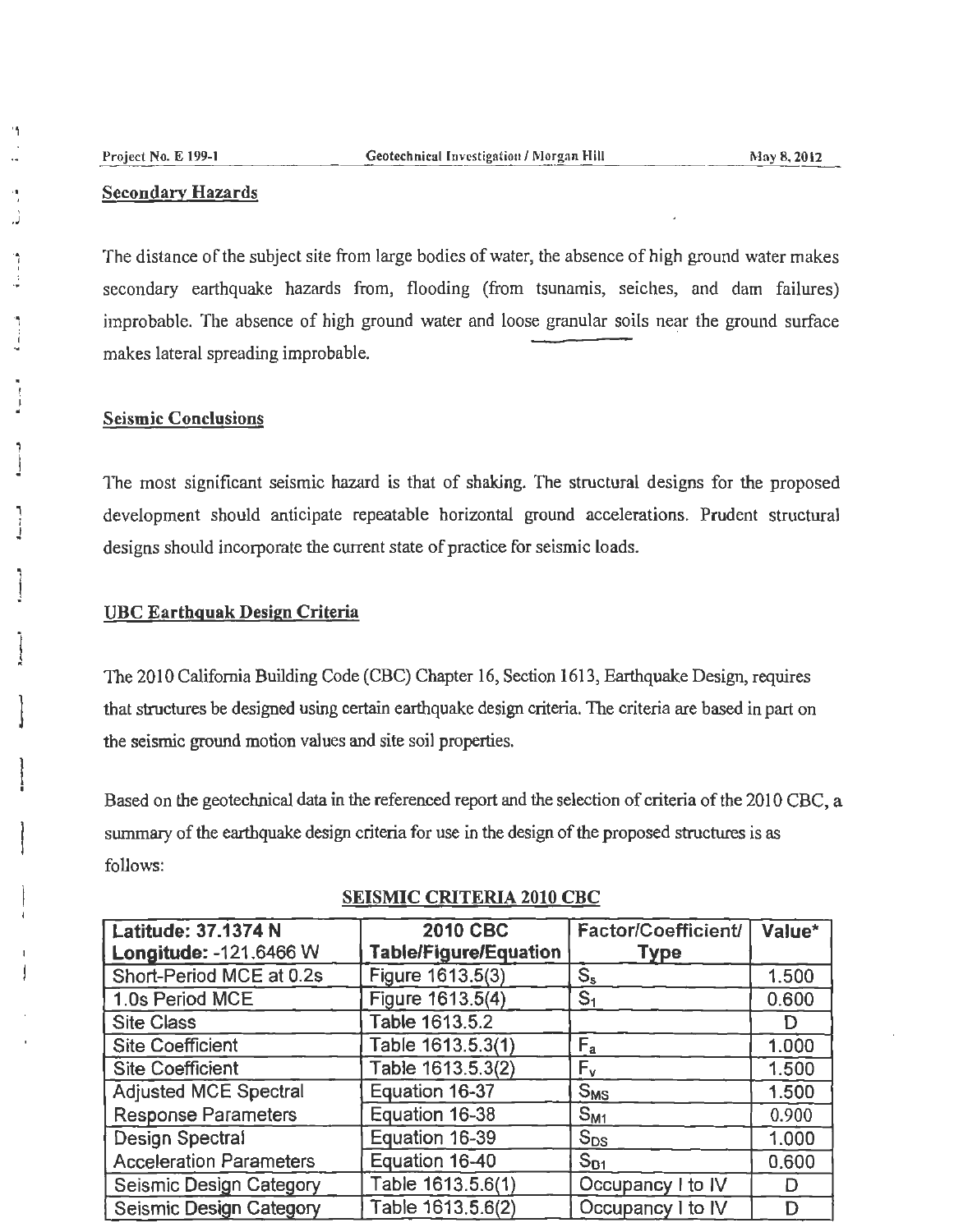#### **Liguefaction Potential**

Liquefaction describes the phenomenon wherein soils lose their supportive strength and become incapable of bearing the load of the overlying soils or structures. Liquefaction occurs during earthquake conditions in saturated, relatively loose, sandy soils located near the ground surface. Evaluation of liquefaction potential on this site was based on the soil type, density of the site soils, and the absence of groundwater at shallow depth.. Based on the data obtained during our field and laboratory investigations, it is our opinion that the liquefaction potential at this site is nil.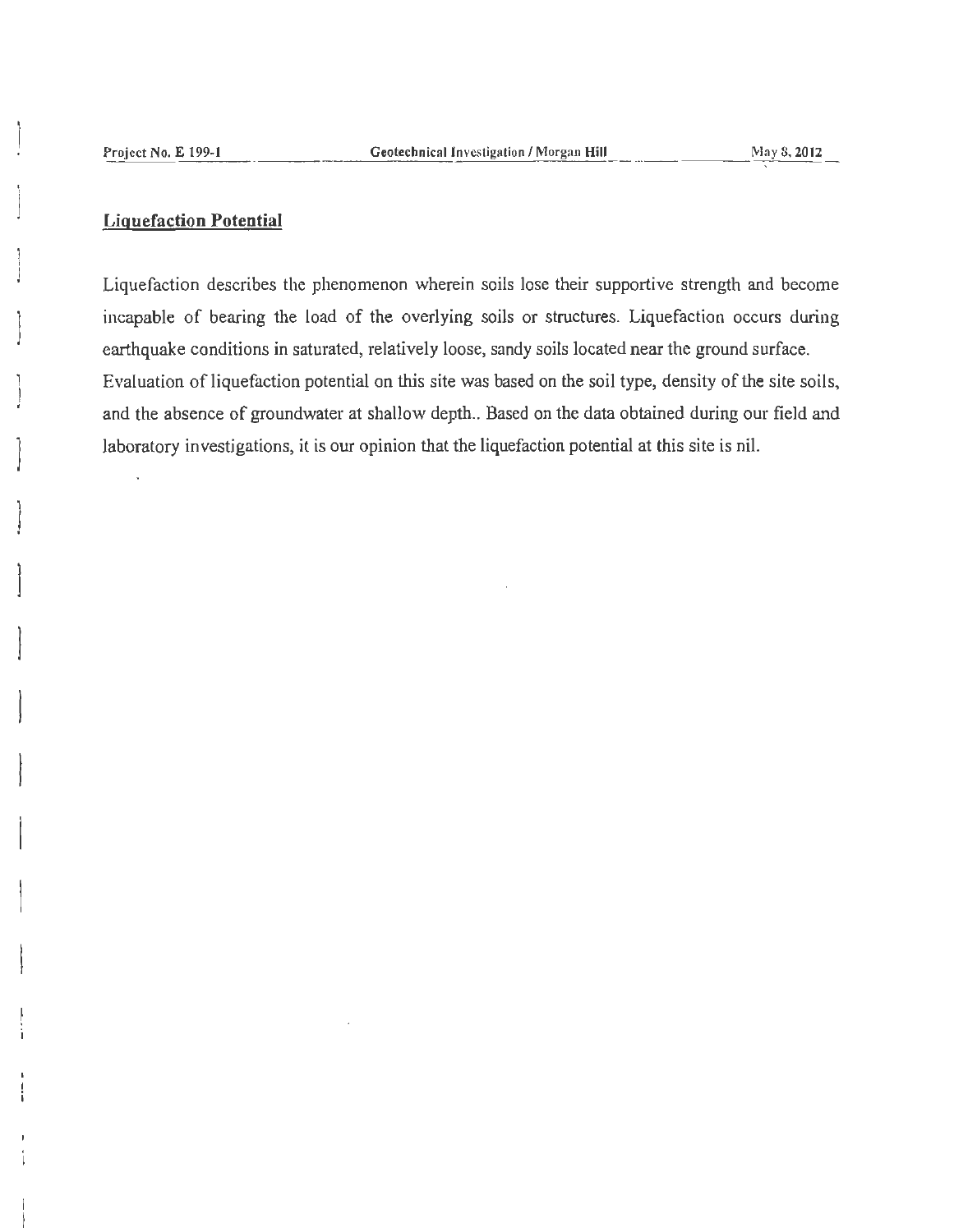#### DISCUSSIONS, CONCLUSIONS, AND RECOMMENDATIONS

### **General**

1. From a geotechnical point of view, construction of the proposed residential development on the site is feasible provided the recommendations presented in this report are incorporated into the project plans and specifications.

2. The most prominent geotechnical feature of the site is that of seismic shaking. Design parameters contained in the CBC Design Criteria section should be used in the structural design.

3. The proposed structures may be satisfactorily supported on any type of conventional foundation system. Specific foundation design recommendations are provided under the heading Foundations.

## **Demolition I Site Preparation**

4. There are several existing features on the site such as the existing structures, concrete slabs, mature trees, existing water tank tower, water well and underground utilities. Prior to any grading, demolition of the existing features on the site should be completed. Demolition should include the complete removal of all surface and subsurface structures. If any of the following are encountered: concrete, septic tanks, storm inlets, foundations, asphalt, machinery, equipment, debris, and trash, these should also be removed with the exception of items specified by the owner for salvage. If any trees are to be removed they should be properly grubbed to adequately remove all major root systems. The owner should specify the saving or removal of shrubs or trees on the site. In addition, all known underground structures must be located on the grading plans so that proper removal may be carried out. It is vital that· *TMakdissy Consulting, Inc.* intermittently observe the removal of subsurface structures and be notified in ample time to ensure that no subsurface structures are covered and that the root systems from grubbing operations are completely removed. If *TMakdissy Consulting.Inc.* is not contacted to observe the demolition and removal of subsurface structures, further backhoe exploratory investigation will need to be performed prior to the commencement of development.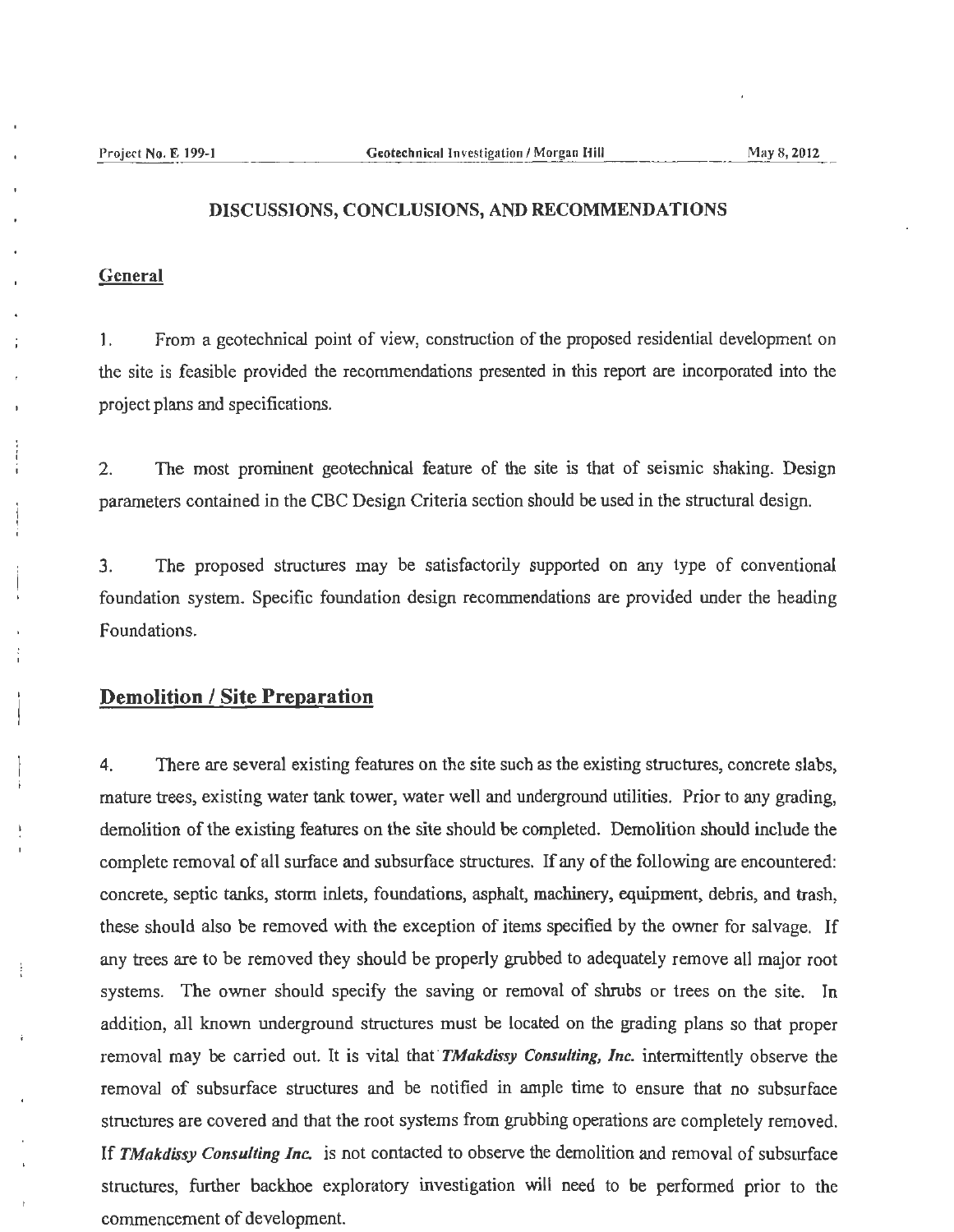4. Excavations made by the removal of any structure or tree root systems should be left open by the contractor for backfill in accordance with the requirements for engineered fill. The removal of underground structures should be done under the observation of the Soil Engineer to verify adequacy of the removal and that subsoils are left in proper condition for placement as engineered fills. Any soil exposed by the removal operations which are deemed soft or unsuitable by the Soil Engineer, shall be excavated as uncompacted fill or saturated soil and be removed as required by the Soil Engineer during grading. Any resulting excavations should be properly backfilled with engineered fill under the observation of the Soil Engineer. It is important that *TMakdissy Consulting, Inc.* be present during removal activities to verify that **all** excavations created by grubbing or removal of subsurface structures are left open and located on a grading plan. If any excavations are loosely backfilled without our knowledge and these excavations are not located and backfiJled during grading, future settlement of these loosely filled excavations could occur and may cause damage to structures and improvements

### **Grading**

l

5. The grading requirements presented herein are an integral part of the grading specifications presented in Appendix C of this report and should be considered as such.

6. Grading activities during the rainy season will be hampered by excessive moisture. Grading activities may be performed during the rainy season, however, achieving proper compaction may be difficult due to excessive moisture, and delays may occur. Grading performed during the dry months will minimize the occurrence of the above problems.

7. Following clearing, grubbing and removal of any loose and/or soft soil, the top 8 inches of exposed native ground for areas to receive fill should be scarified and compacted to a minimum degree of relative compaction of 90% at a moisture content slightly above optimum as determined by ASTM'D 1557-914 Laboratory Test Procedure. After re-compacting the native subgrade, the site may be brought to the desired finished grades by placing engineered fill in lifts not to exceed 8 inches in un-compacted thickness. All soils encountered during our investigation would be suitable for use as engineered fill when placed and compacted at the recommended moisture content.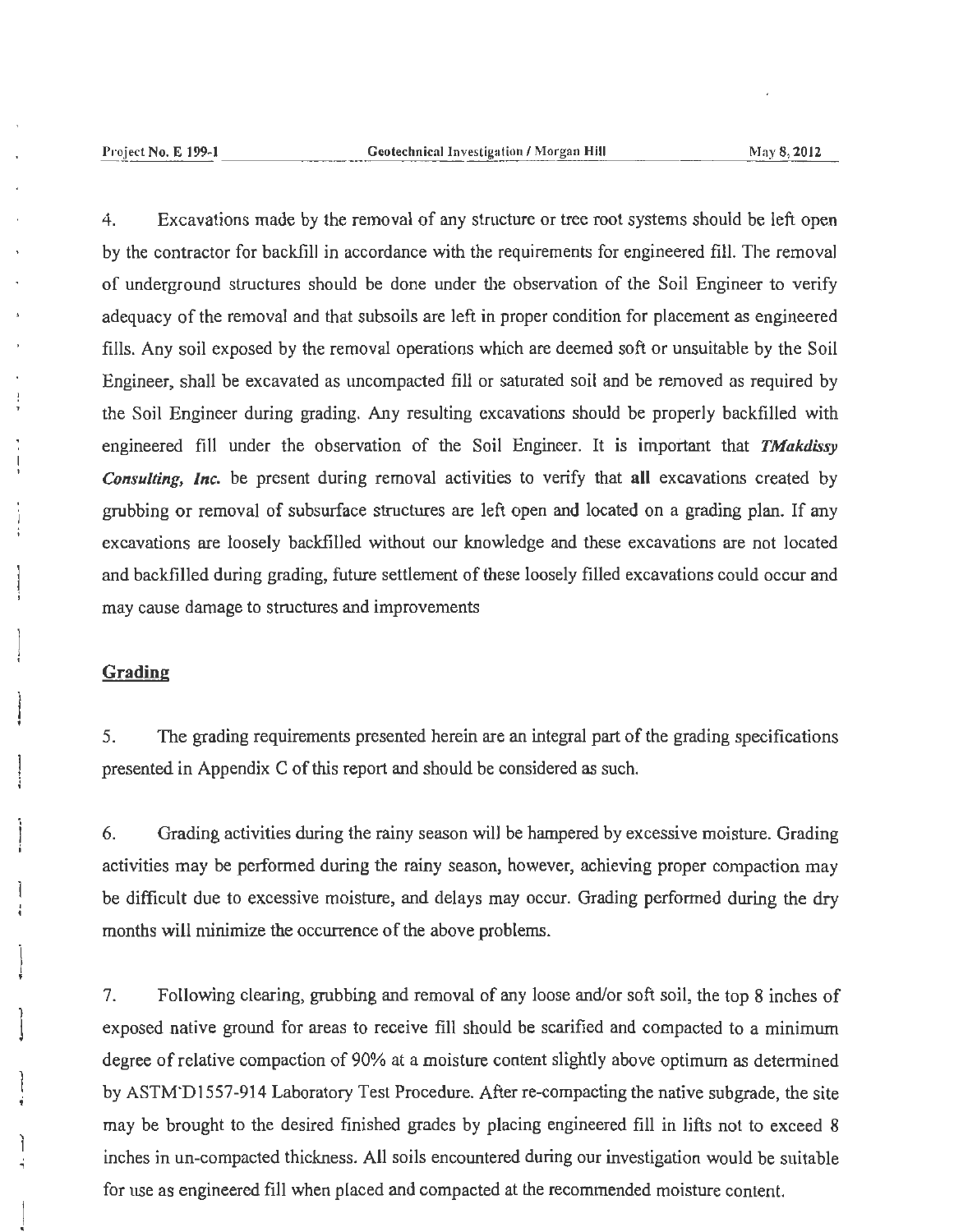#### Project No. E 199-1 Geotechnical Investigation / Morgan Hill Hill Ma May 8, 2012 8. Should select import material be required to establish any adjacent of the existing grade, the

soil should be approved by the Soil Engineer before it is brought to the site.

### Foundations

### Conventional Spread Footings:

9. Provided the site is prepared as previously recommended, a continuous spread footing foundation system is suitable for the support of the proposed residences. Spread footing should extend to a minimum depth of 24 inches below lowest adjacent pad grade (i.e., trenching depth) for one-story and for two-story houses. At these depths, the recommended design bearing pressure for continuous footings should not exceed 3,000 p.s.f due to dead plus live loads, and 4,000 p.s.f. for all loads which include wind seismic. The design bearing pressure for isolated spread footings (such as those that support columns) should not exceed 3,200 p.s.f. for dead plus sustained live loads and 4,200 p.s.f. due to all loads which include wind and seismic. Perimeter footings are to be reinforced with a minimum of two No.5 bars, one at the top and one near the bottom of the footing. Additional reinforcement will be as required by the structural engineer and in accordance with structural requirements.

10. To accommodate lateral building loads, the passive resistance of the foundation soil can be utilized. The passive soil pressure can be assumed to act against the front face of the footing below a depth of one foot below the ground surface. It is recommended that a passive pressure equivalent to that of a fluid weighing 300 p.c.f. be used. For design purposes, an allowable friction coefficient of 0 .40 can be assumed at the base of the spread footings.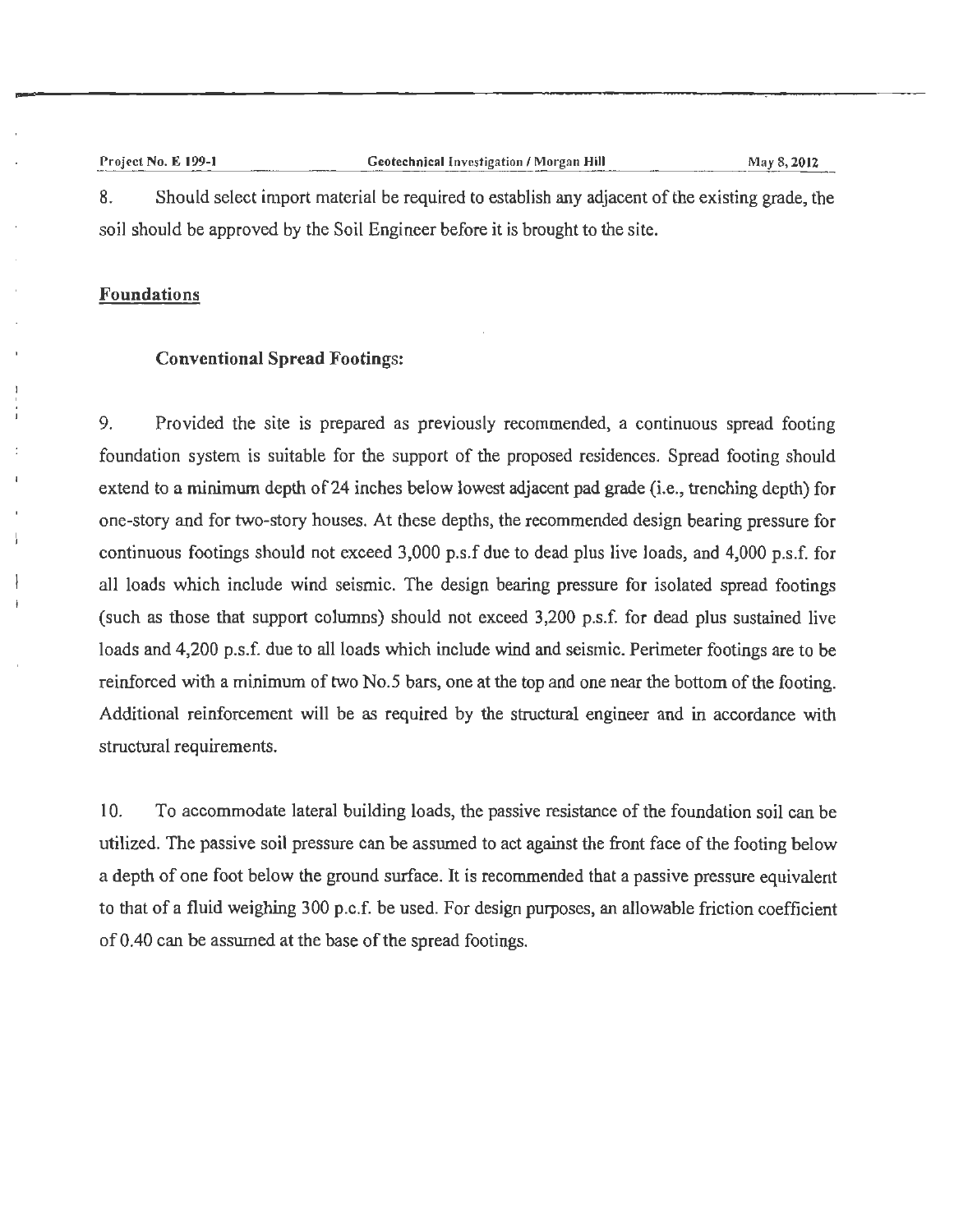i j

 $\mathbf{I}$ 

J

1

 $\begin{array}{c} \begin{array}{c} \begin{array}{c} \end{array} \end{array} \end{array}$ 

## **Structural Mat:**

11. The design of the structural mat foundation should be based on the provisions of the l 997 UBC Chapter 18, Division III, "Division of Slab-on-Grade Foundations to Resist the Effects of expansive Soils" and consideration of the following factors:

- a) Expansion potential of near surface soils
- b) The absence of soft clays within the upper 8 feet of sub-grade.

12. Based on the above, it is recommended that the structural mat foundation be designed for weighted plasticity index (PI) of 10. The maximum allowable bearing pressure at the base of the mat should not exceed 2000 p.s.f. for dead plus sustained live loads.

### **Post-Tensioned Slab Design Criteria:**

13. The post-tensioned slab design is based on the design method of the  $3<sup>rd</sup>$  Edition Post-Tensioning Institute (PTI) manual for post-tensioned slab design, which is incorporated into the 2007 California Building Code (CBC). Post-tensioned slabs should be a minimum 10 inches in thickness and designed using the following criteria:

|                                          | Center Lift   | Edge Lift      |
|------------------------------------------|---------------|----------------|
| Allowable Bearing capacity               | $1,500$ p.s.f | $1,500$ p.s.f. |
| Edge Moisture Variation Distance $(e_m)$ | $9.0$ feet    | 5.0 feet       |
| Differential Soil Movement $(Y_m)$       | $0.47$ inches | 1.1 inches     |

The above design values are based on the following soil and climate parameters:

| Parameter                              | Calculated or Assumed Value |
|----------------------------------------|-----------------------------|
| Thornthwaite Moisture Index (Im)       | $-20$                       |
| Soil Suction at depth based on $(I_m)$ | $3.5$ pF                    |
| <b>Driest Soil Suction</b>             | $4.5 \,\mathrm{pF}$         |
| Wettest Soil Suction                   | $3.0 \,\mathrm{pF}$         |
| Darcent Paccing # 200 Sieve            | ገበዐረ                        |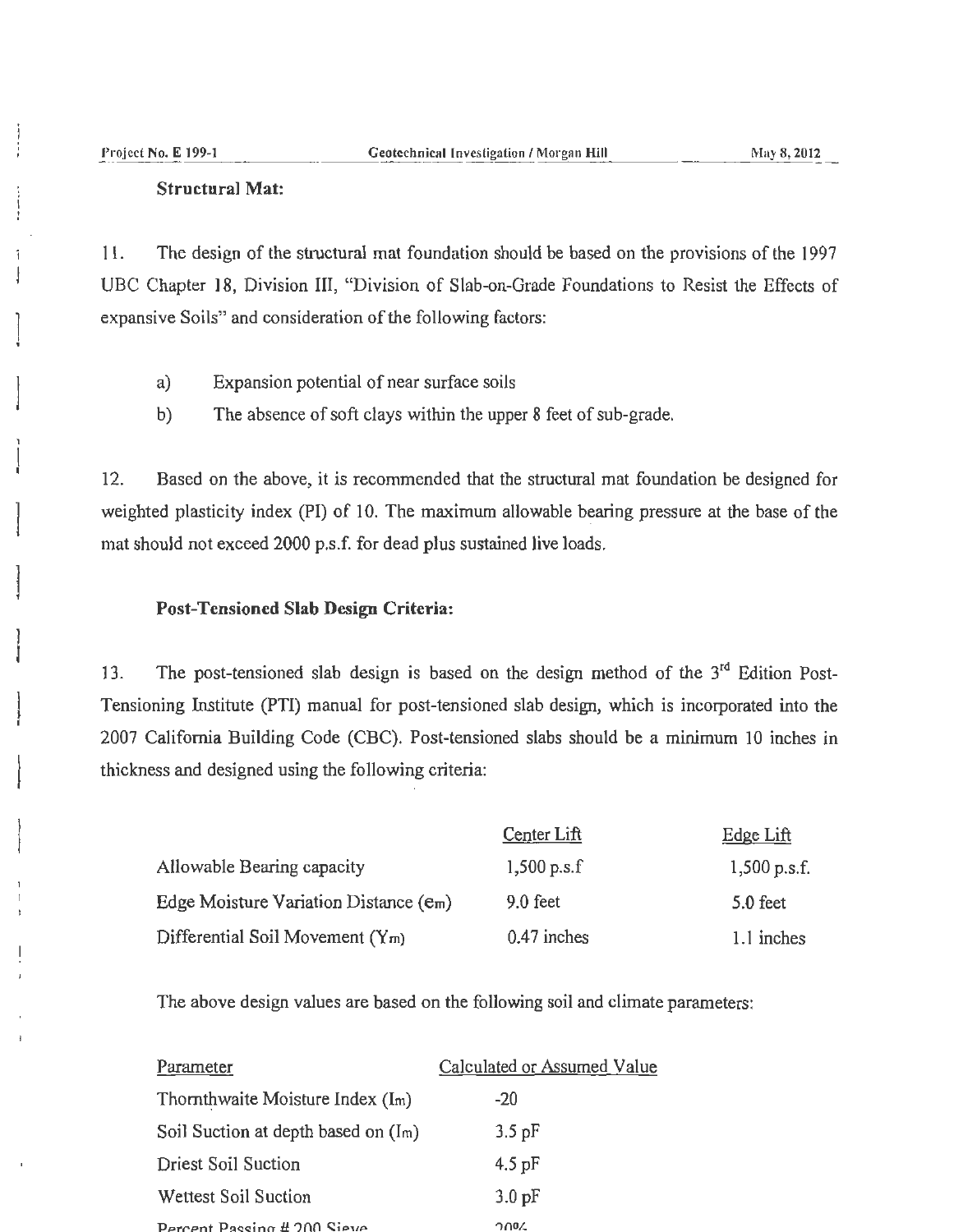| Project No. E 199-1             | Geotechnical Investigation / Morgan Hill | May 8, 2012 |
|---------------------------------|------------------------------------------|-------------|
| Percent Clay                    | 10%                                      |             |
| <b>Average Plasticity Index</b> | <5                                       |             |
| Average Liquid Limit            | $\leq 10$                                |             |

### Construction Requirements for Mat Slab and Post-Tensioned Slab Foundations

14. A minimum of two inches of wetted sand should be placed over the prepared subgrade to facilitate curing of the concrete and to act as a cushion. The perimeter of the slab should be thickened to bear on the prepared building pad and to confine the sand. The use of a capillary break for slabs eight (8) inches or more in thickness is optional.

15. Structural mat slabs and post-tensioned slabs on grade supporting floor coverings should be provided with measures to prevent condensation caused by temperature differentials from harming floor coverings. One method to reduce condensation is to place a minimum of 10 mil. waterproof membrane between the sand cushion and the compacted subgrade. The waterproof membrane shall be overlapped adequately to provide a continuous waterproof membrane barrier under the entire slab. Care must be taken to ensure that the waterproof membrane does not become tom and entangled with the reinforcing.

### Concrete Slab-on-Grade Construction and Exterior Flatwork

- I 6. Concrete slabs-on-grade are expected for use in conjunction with spread footing foundations (if used) and also for exterior flatwork. To reduce any potential cracking of concrete, the following are recommended:
	- a. The near surface soil is non expansive and therefore no slab subgrade saturation is anticipated prior to pouring the slab, however wetting the subgrade is desirable.
	- b. Slabs, (non structural and less than 8 inches in thickness) should be underlain by a minimum of 4 inches of gravel or clean crushed rock material placed between the finished subgrade and the slabs to serve as a capillary break between the subsoil and the slab. See the "Guide Specifications for Rock Under Floor Slabs", Appendix C.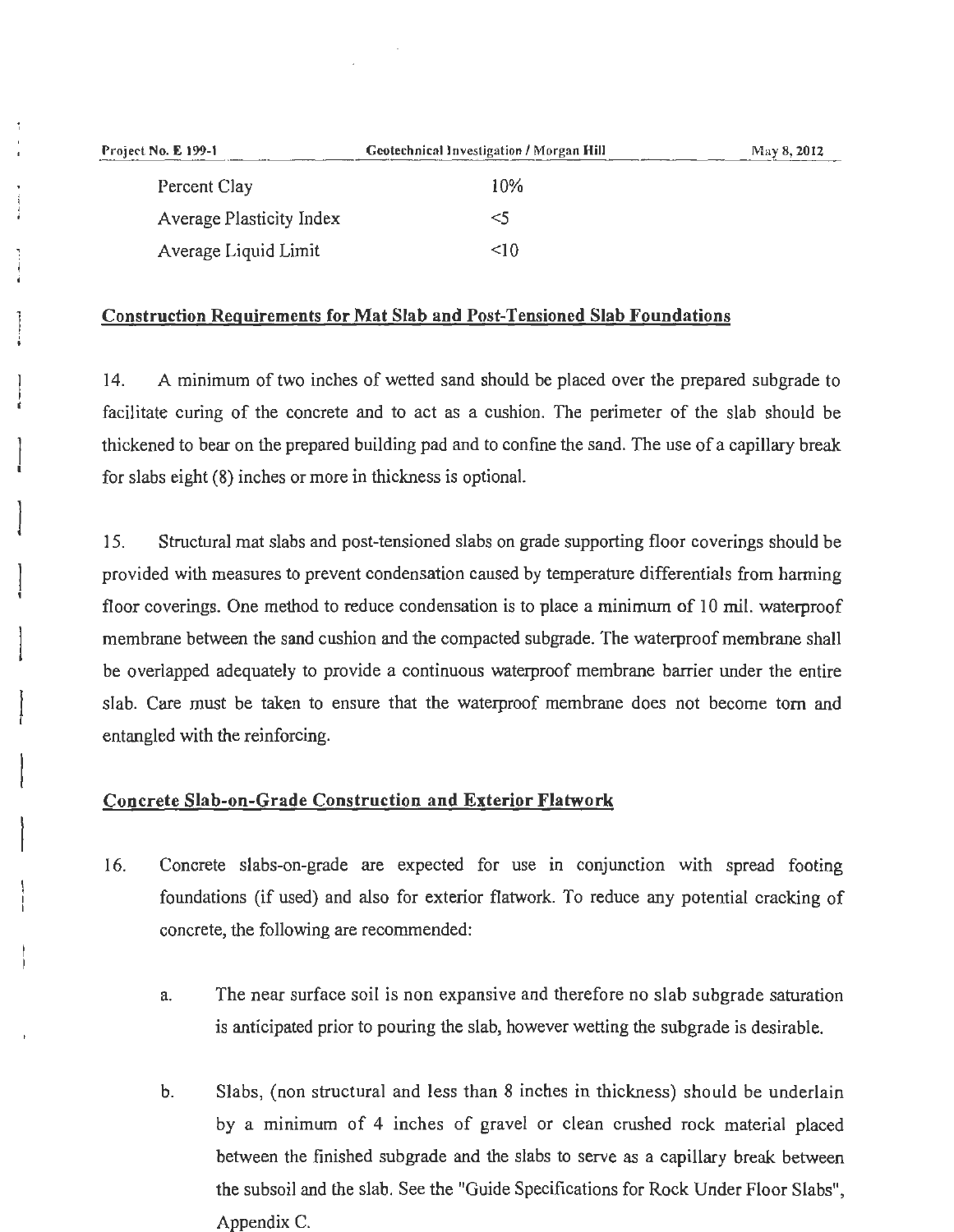- c. Concrete slab reinforcement should be determined by the project structural engineer. The reinforcement should be placed in the center of the slab section unless otherwise designated by the design engineer.
- d. Where floor coverings are anticipated, a Visqueen-type membrane should be placed between the rock cushion and the slab to provide an effective vapor barrier, and to minimize moisture condensation under the floor covering. It is suggested that a two inch thick sand layer be placed on top of the membrane to assist in the curing of the concrete and to prevent puncture of the membrane.
- e. Slabs at door openings should be constructed with a curl or a thickened edge extending a minimum of 12 inches into native ground or compacted fill.
- f. Slabs in garage areas should be poured structurally independent of the foundations. A 30- pound felt strip, expansive joint material, or other positive separator should be provided around the edge of all floating slabs to prevent bond to the foundation.

### Retaining Walls

17. If any retaining walls are to be constructed, they should be designed to resist lateral pressures exerted from a media having an equivalent fluid weight as follows:

|                                         | Equivalent Fluid Weight (p.c.f)                     |                                                     |                           |                                       |
|-----------------------------------------|-----------------------------------------------------|-----------------------------------------------------|---------------------------|---------------------------------------|
| <b>Gradient of</b><br><b>Back Slope</b> | <b>Unrestrained</b><br><b>Condition</b><br>(Active) | <b>Restrained</b><br><b>Conditions</b><br>(At Rest) | <b>Passive Resistance</b> | <b>Friction</b><br><b>Coefficient</b> |
| Horizontal                              | 40                                                  |                                                     | 300                       | 0.40                                  |
|                                         |                                                     | ðυ                                                  | 300                       | በ 40                                  |

18. Active conditions occur when the top of the wall is free to move outward. At-rest conditions apply when the top of the wall is restrained from any movement.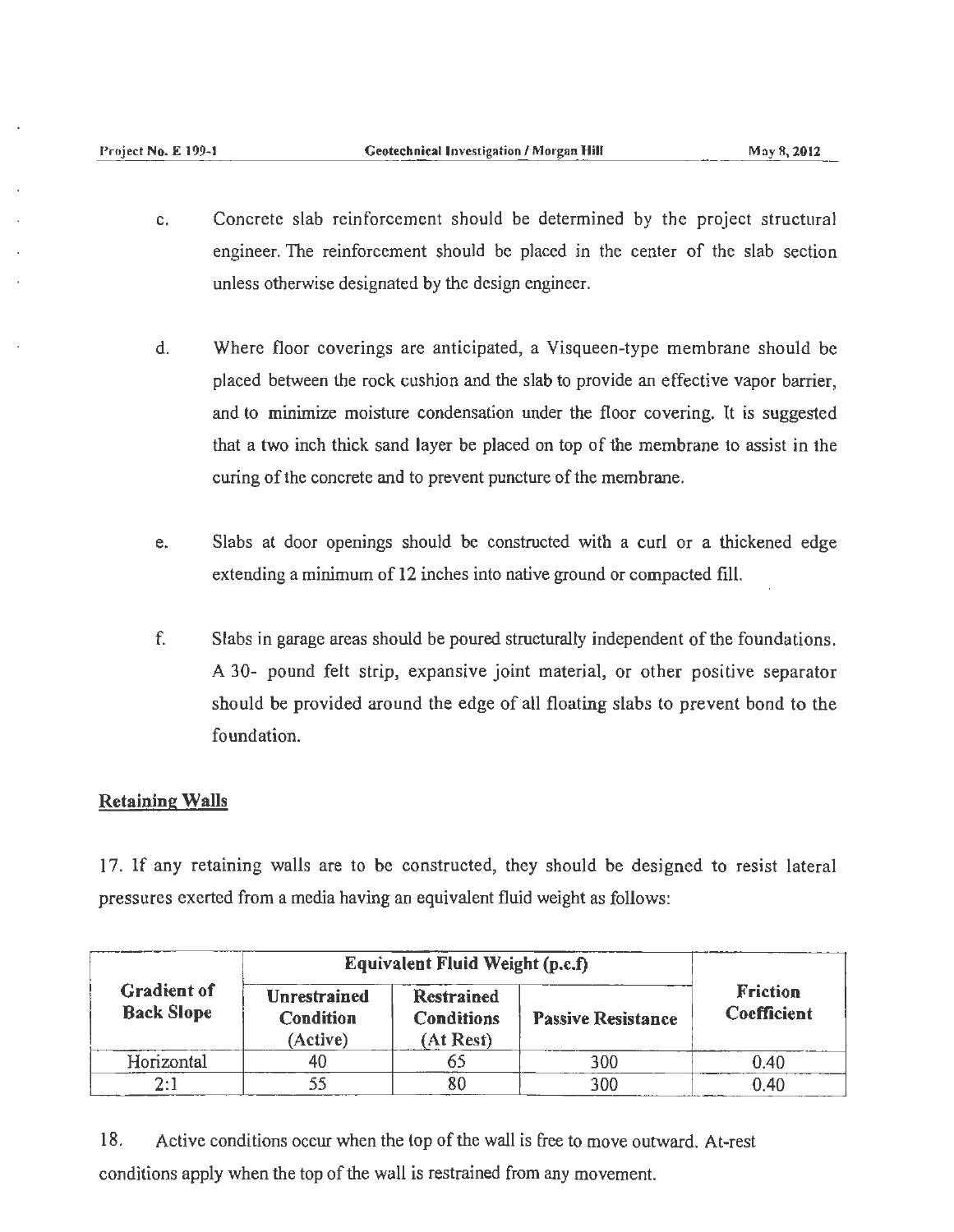19. It should be noted that the effects of any surcharge or compaction loads behind the walls must be accounted for in the design of the walls.

20. The above criteria are based on fully drained conditions. If drained conditions are not possible, then the hydrostatic pressure must be included in the design of the wall. A linear distribution of hydrostatic pressure of 63 p.c.f should be adopted.

21. In order to achieve fully-drained conditions, a drainage filter blanket should be placed behind the wall. The blanket should be a minimum of 12 inches thick and should extend the full height of the wall to within 12 inches of the surface. If the excavated area behind the wall exceeds 12 inches, the entire excavated space behind the 12-inch blanket should consist of compacted engineered fill or blanket material. The drainage blanket material may consist of either granular crushed rock and drain pipe fully encapsulated in geotextilc filter fabric or Class I permeable material that meets CalTrans Specification, Section 68, with drainage pipe and optional fabric. A 4-inch perforated drain pipe should be installed in the bottom of the drainage blanket and should be underlain by at least 4 inches of filter type material. A 12 inch cap of clayey soil material should be placed over the drainage blanket.

22. Piping with adequate gradient shall be provided to discharge water that collects behind the walls to an adequately controlled discharge system away from the structure foundation.

23. The retaining walls may be founded on a spread footing foundation using the criteria previously presented under "Foundations."

#### **Utility Trenches**

24. With respect to state-of-the-art construction or local requirements, utility lines are generally bedded with granular materials. These materials can convey surface or subsurface water beneath the structures. It is, therefore, recommended that all utility trenches which possess the potential to transport water be sealed with a compacted impervious cohesive soil material or lean concrete where the trench enters/exits the building perimeter. This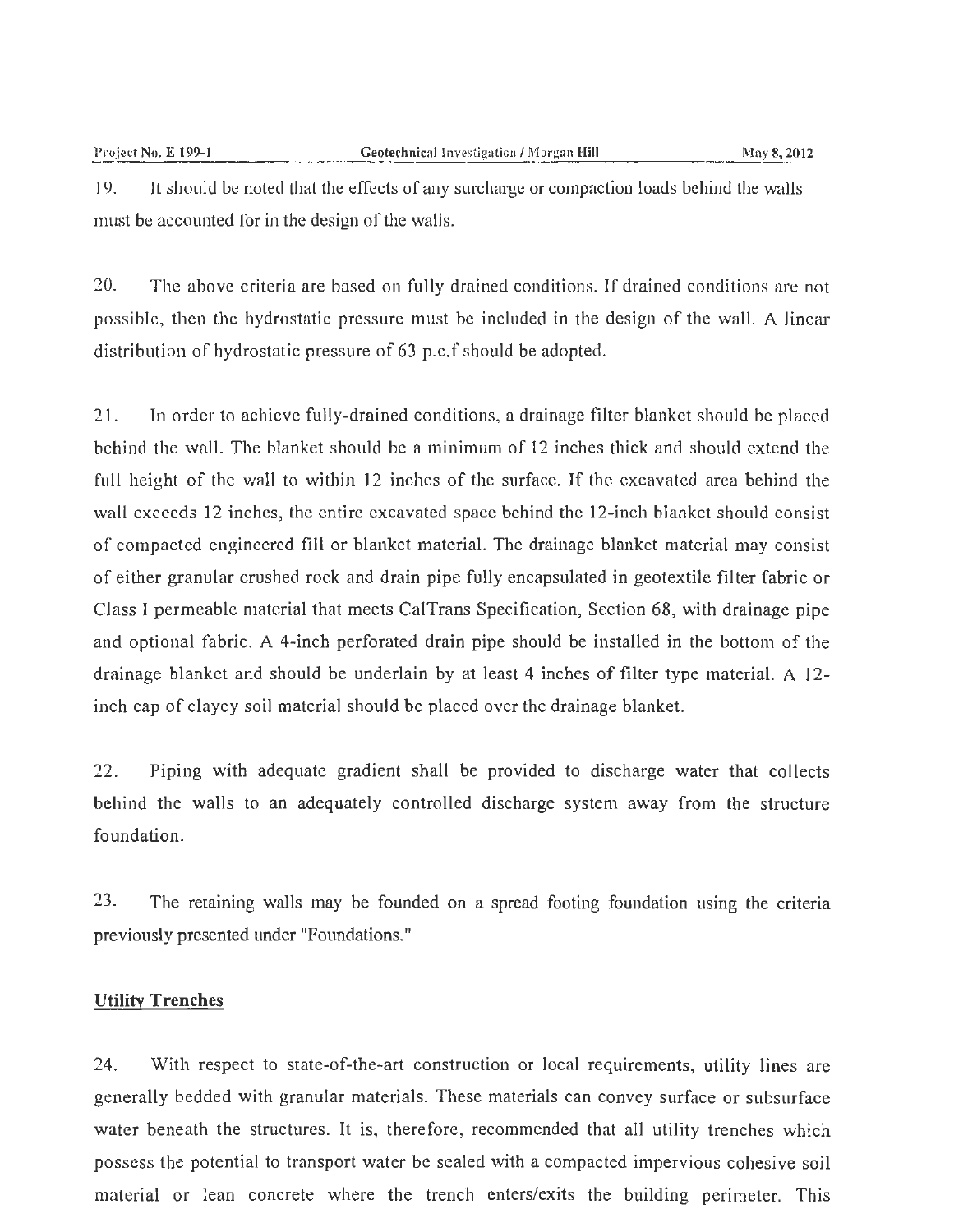impervious seal should extend a minimum of 2 feet away from the building perimeter and must be observed by the Project Soil Engineer.

25. Utility trenches extending underneath all traffic areas must be backfilled with native or approved import material and compacted to 95% relative compaction in accordance with Laboratory Test Procedure ASTM D1557-91. Backfilling and compaction of these trenches must meet the requirements set forth by the City of Morgan Hill, Building and Engineering Services Department. Utility trenches within landscape areas may be compacted to a relative compaction of 85%.

#### **Pavement Design**

26. After underground facilities have been placed in the areas to receive pavement and removal of excess material has been completed, the upper 6 inches of the subgrade soil should be scarified, moisture conditioned and compacted to a minimum relative compaction of 95% at moisture content above optimum in accordance with the grading recommendations specified in this report. The pavement subgrade should not be allowed to dry excessively before covering with aggregate base.

27. All aggregate base material placed subsequently should also be compacted to a minimum relative compaction of 95% based on the ASTM Dl557-91 Test Procedure. The construction of the pavement areas should conform to the requirements set forth by the latest Standard Specifications of the Department of Transportation of the State of California and/or City of Morgan Hill, Department of Public Works.

28. Since the extent of planned grading was not known at the time of our investigation, no testing was performed to determine the actual R-Values for the site. For design purposes, an R-Value of 15 can be assumed for the near surface soils of the site. The recommended design thicknesses presented in Table 1 were calculated in accordance with the methods presented in Topic 608 of the California Department of Transportation Highway Design Manual." Once rough subgrade is established, representative samples of subgrade soil should be collected and tested to determine the actual R-Value's so that a final design may be obtained for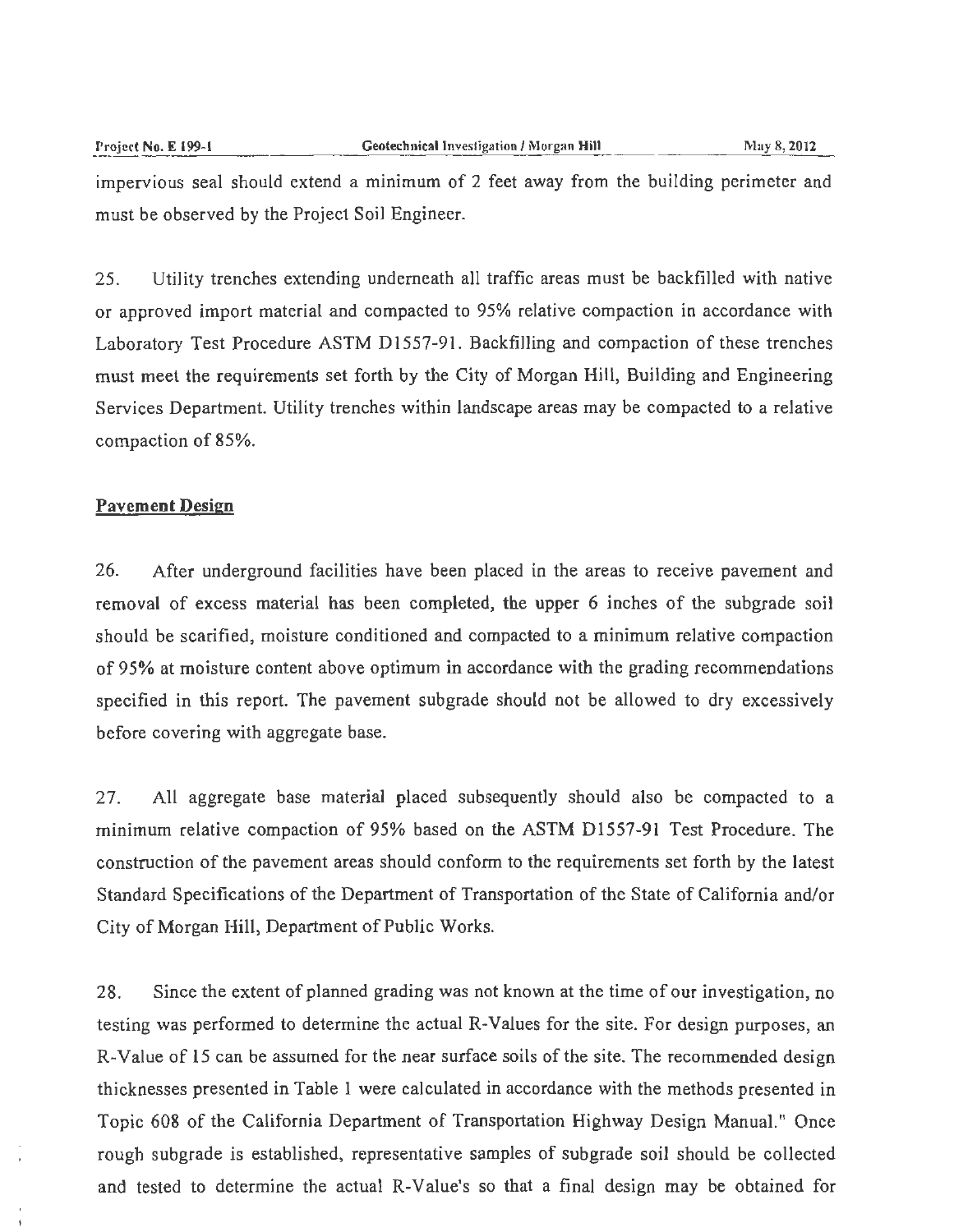specific streets. It is our understanding that the city of Morgan Hill requires a minimum pavement section of 4 inches of Asphaltic Concrete over 8 inches of Aggregate Base

| Design<br>Traffic Index | <b>Asphalt Concrete</b><br>Type B | <b>Aggregate Base</b><br>Class II |  |  |
|-------------------------|-----------------------------------|-----------------------------------|--|--|
|                         |                                   |                                   |  |  |
|                         |                                   |                                   |  |  |
|                         |                                   |                                   |  |  |

TABLE I Recommended Asphalt Concrete Pavement Sections

29. If planter areas are provided within or immediately adjacent to the pavement areas, provisions should be made to control irrigation water from entering the pavement subgrade. Water entering the pavement section at subgrade level, which does not have a means for discharge, could cause softening of this zone and accelerate pavement degradation.

#### General Construction Requirements

30. Liberal lot slopes and drainage must be provided by the project Civil Engineer to remove all storm water from the pads and to prevent storm and/or irrigation water from seeping beneath the structures. Should surface water be allowed to seep under the structures, foundation movement resulting in structural damage will occur. All finished grades should be compacted and sloped at a minimum 2% gradient away from the exterior foundation for a distance of 3 feet. Should the recommended surface gradient not be constructed by the developer as designed by the project Civil Engineer, or should the homeowner alter the surface drainage provided by the developer, then a subdrain system will be required around the perimeter of the residence. Specific recommendations for subdrain construction will be provided upon request.

31 . Where roof gutters are used, downspouts from the gutters should be provided with closed pipe conduits to carry storm water away from the structures and graded areas and, thus, reduce the possibility of soil saturation adjacent to the foundations and engineered fills.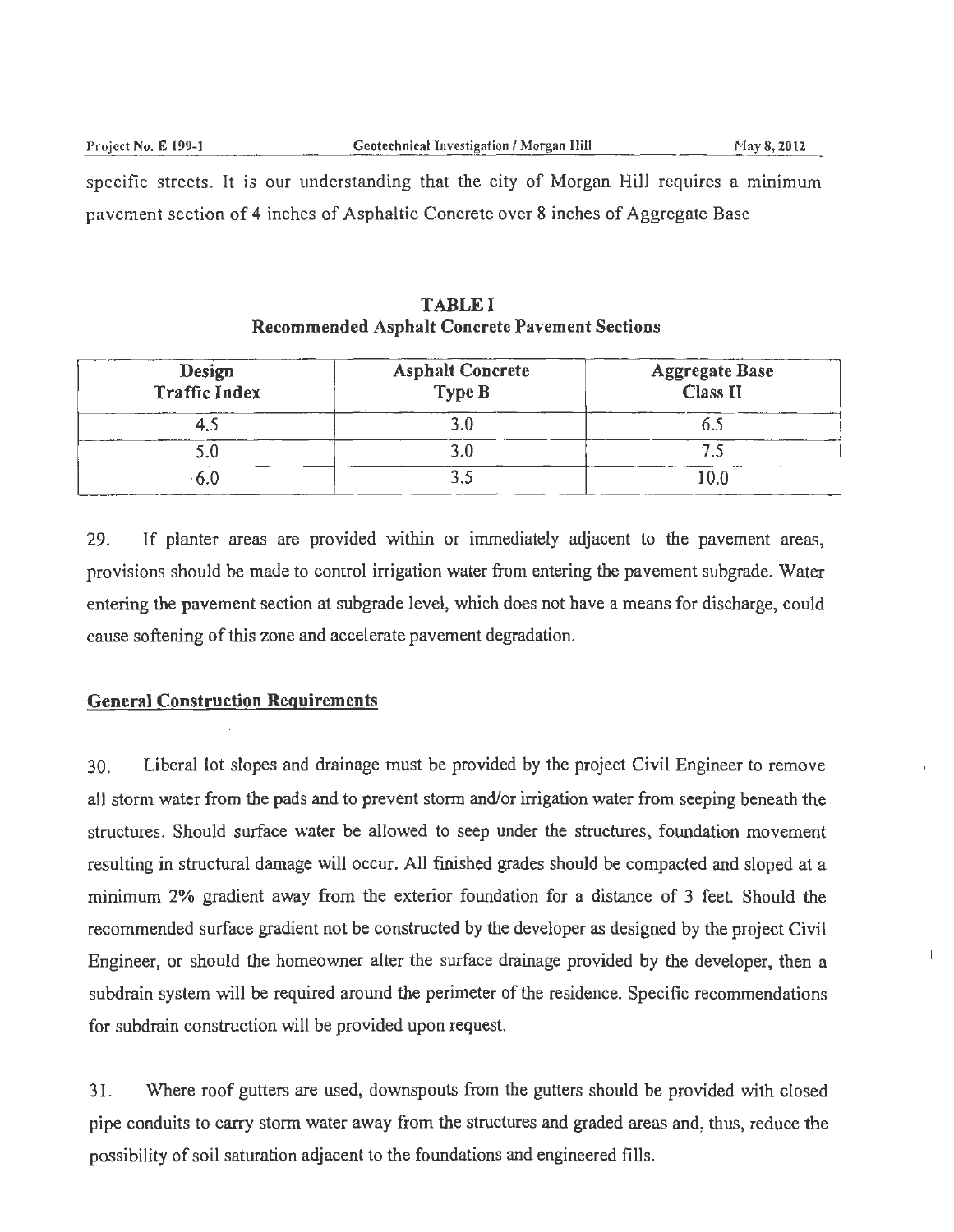]

**J** 

]

]

**l** 

**l** 

!

**l** 

#### Project No. E 199-1 **6. Exerce Equality Contract Limits** Geotechnical Investigation / Morgan Hill **3. 2012** May 8, 2012

32. Flower beds or planters are not recommended adjacent to the building foundations because of the possibility of irrigation water affecting the foundations or slabs. Should planters be constructed, foliage requiring little irrigation should be planted. It is preferred that irrigation adjacent to the building foundations consist of a drip system. Sprinkler systems may be used; however, it is preferred that sprinkler heads do not water closer than 3 feet from the building foundations. If sprinklers are used wjthin 3 feet, then excessive watering should not be allowed; and good surface drainage in the planter area must be provided. In any case, it is recommended that area surface drains be incorporated into the landscaping to discharge any excessive irrigation or rainwater that may accumulate in the planter area. These surface drains must be constructed in a manner that easy flow of surface water runoff is allowed into the pipe inlets.

### **Project Review and Construction Monitoring**

33. All grading and foundation plans for the development must be reviewed by the Soil Engineer prior to contract bidding or submitted to governmental agencies so that plans are reconciled with soil conditions and sufficient time is allowed for suitable mitigative measures to be incorporated into the final grading specifications.

34. *TMakdissy Consulting, inc.* should be notified at least two working days prior to site clearing, grading, and/or foundation operations on the property. This will give the Soil Engineer ample time to discuss the problems that may be encountered in the field and coordinate the work with the contractor.

35. Field observation and testing during the grading and/or foundation operations must be provided by representatives of *TMakdissy Consulting, inc.* to enable them to form an opinion regarding the adequacy of the site preparation, the acceptability of fill materials, and the extent to which the earthwork construction and the degree of compaction comply with the specification requirements. Any work related to the grading and/or foundation operations performed without the full knowledge and under the direct observation of the Soil Engineer will render the recommendations of this report invalid. The degree of observation and frequency of testing services would depend on the construction methods and schedule, and the item of work. Please refer to "Guidelines For Required Services" for an outline of our involvement during project development.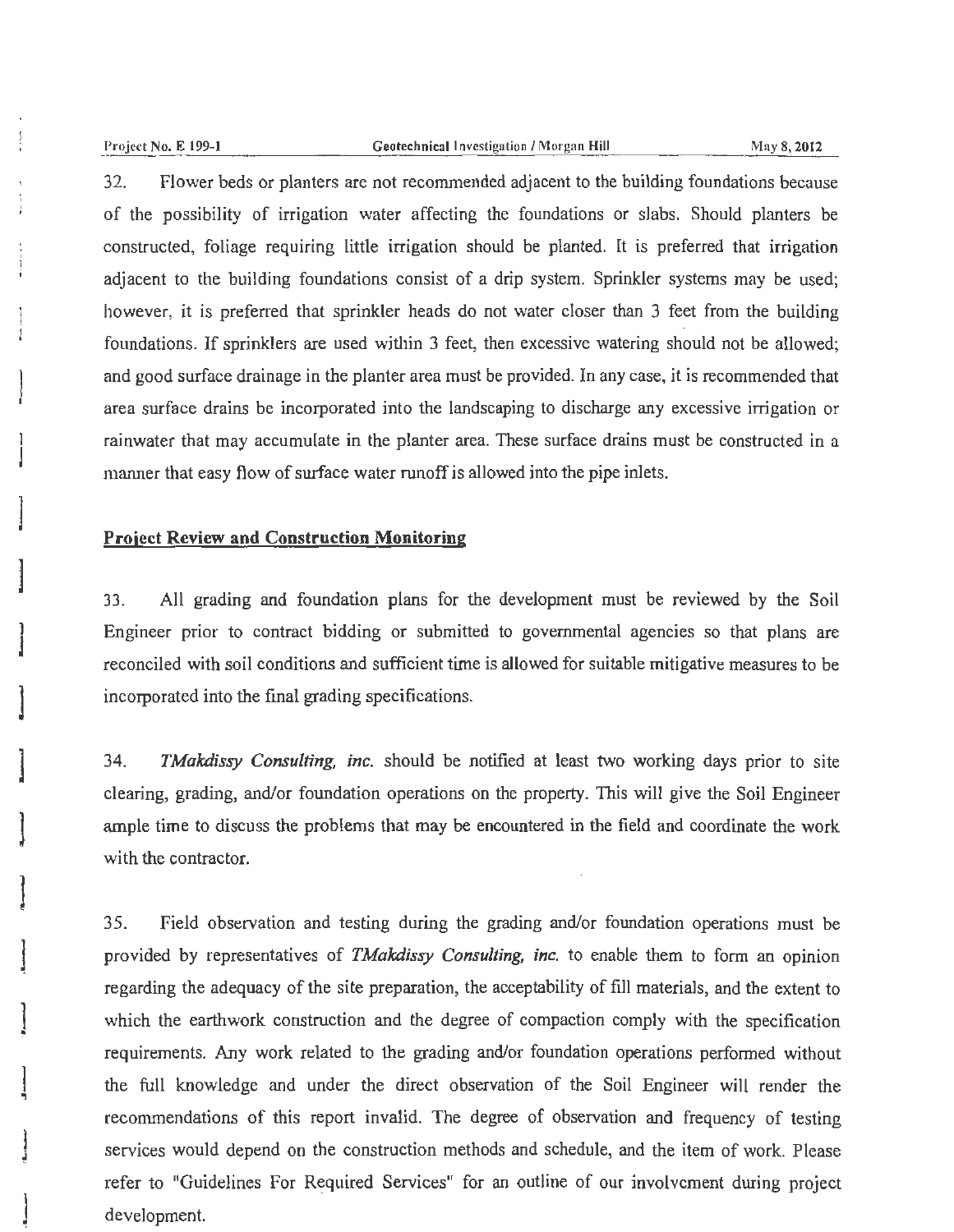Project No. E 199-1

Should another geotechnical consultant be engaged to perform project review and/or 36. construction monitoring, then TMakdissy Consulting Inc. must receive a letter of indemnification releasing us of any responsibility on the project.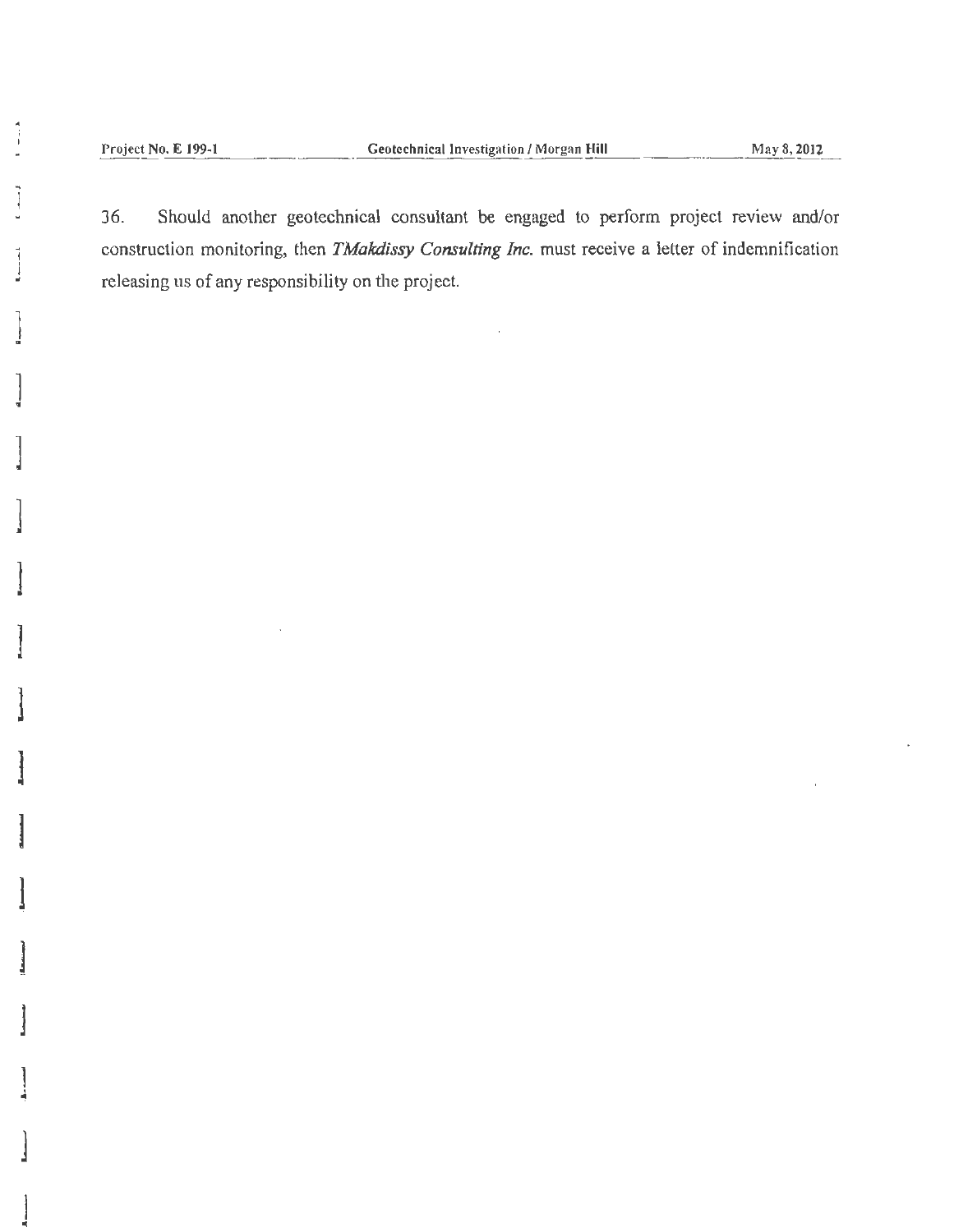#### GUIDELINES FOR REQUIRED SERVICES

The following list of services are the services required and must be provided by *TMakdissy Consulting, inc.* during the project development. These services are presented in check list format as a convenience to those entrusted with their implementation.

The items listed are included in the body of the report in detail. This list is intended only as an outline of the required services and does not replace specific recommendation and, therefore, must be used with referenced to the total report. The degree of observation and frequency of testing services would depend on the construction methods and schedule, and the item of work.

The importance of careful adherence to the report recommendations cannot be overemphasized. It should be noted, however, that report is issued with the understanding that each step of the project development will be performed under the direct observation of *TMakdissy Consulting, Inc.* 

The use of this report by others presumes that they have verified all information and assume full responsibility for total project.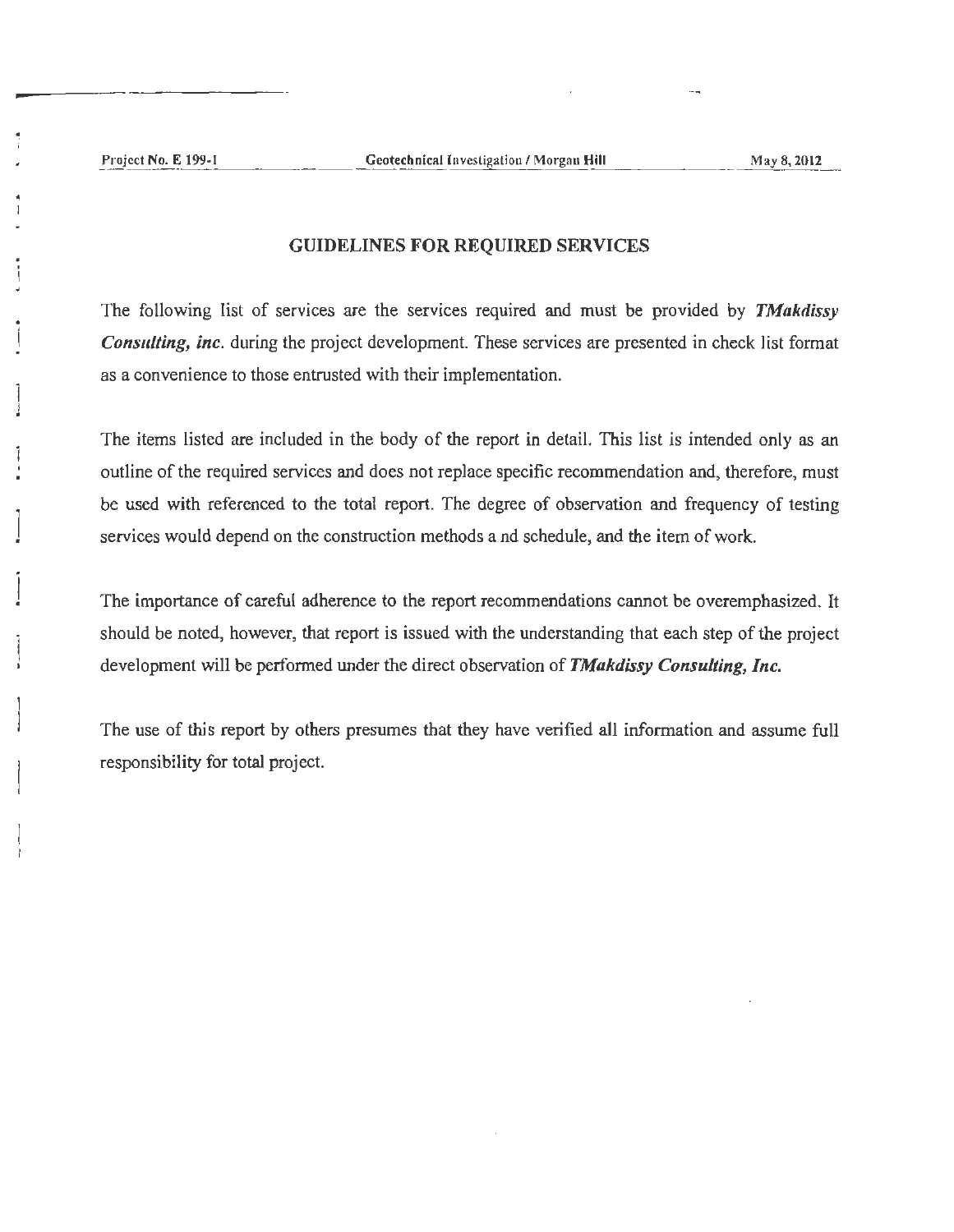J

\_\_\_\_\_\_\_\_\_\_\_\_\_\_\_\_ \_....\_....--:~~- ,,....,...-;-·--- - -----· ~~~ ,.~-~ ....... ---~ .. ~ .. -.--..-..

|     | Item Description                                                                                                              | Required                | <b>Not</b><br>Required |
|-----|-------------------------------------------------------------------------------------------------------------------------------|-------------------------|------------------------|
| 1.  | Provide foundation design parameters                                                                                          | $\mathbf{X}$            |                        |
| 2.  | Review grading plans and specifications                                                                                       | $\mathbf{X}$            |                        |
| 3.  | Review foundation plans and specifications                                                                                    | $\overline{\mathbf{X}}$ |                        |
| 4.  | Observe and provide recommendations regarding<br>demolition.                                                                  | $\mathbf X$             |                        |
| 5.  | Observe and provide recommendations regarding<br>site stripping                                                               | $\mathbf X$             |                        |
| 6.  | Observe and provide recommendations on moisture<br>conditioning, removal, and/or recompaction of<br>unsuitable existing soils | $\mathbf X$             |                        |
| 7.  | Observe and provide recommendations on the<br>installation of subdrain facilities                                             |                         | $\mathbf{X}$           |
| 8.  | Observe and provide testing services on fill areas<br>and/or imported fill materials.                                         | $\mathbf X$             |                        |
| 9.  | Review as-graded plans and provide additional<br>foundation recommendations if necessary                                      | $\mathbf X$             |                        |
| 10. | Observe and provide compaction tests on sanitary<br>sewers, storm drain, water lines and PG&E trenches                        | $\mathbf X$             |                        |
| 11. | Observe foundation excavations and provide<br>supplemental recommendations, if necessary, prior<br>to placing concrete        | $\mathbf X$             |                        |
| 12. | Observe and provide moisture conditioning<br>recommendations for foundation areas prior to<br>placing concrete                | $\mathbf X$             |                        |
| 13. | Provide design parameters for retaining walls                                                                                 | $\overline{\mathbf{X}}$ |                        |
| 14. | Provide geologic observations and recommendations<br>for keyway excavations and cut slopes during<br>grading                  |                         | $\mathbf X$            |
| 15. | Excavate and recompact all geologic trenches and/or<br>test pits                                                              |                         | $\mathbf X$            |
| 16. | Observe installation of subdrain behind retaining<br>walls (if any)                                                           | $\mathbf X$             |                        |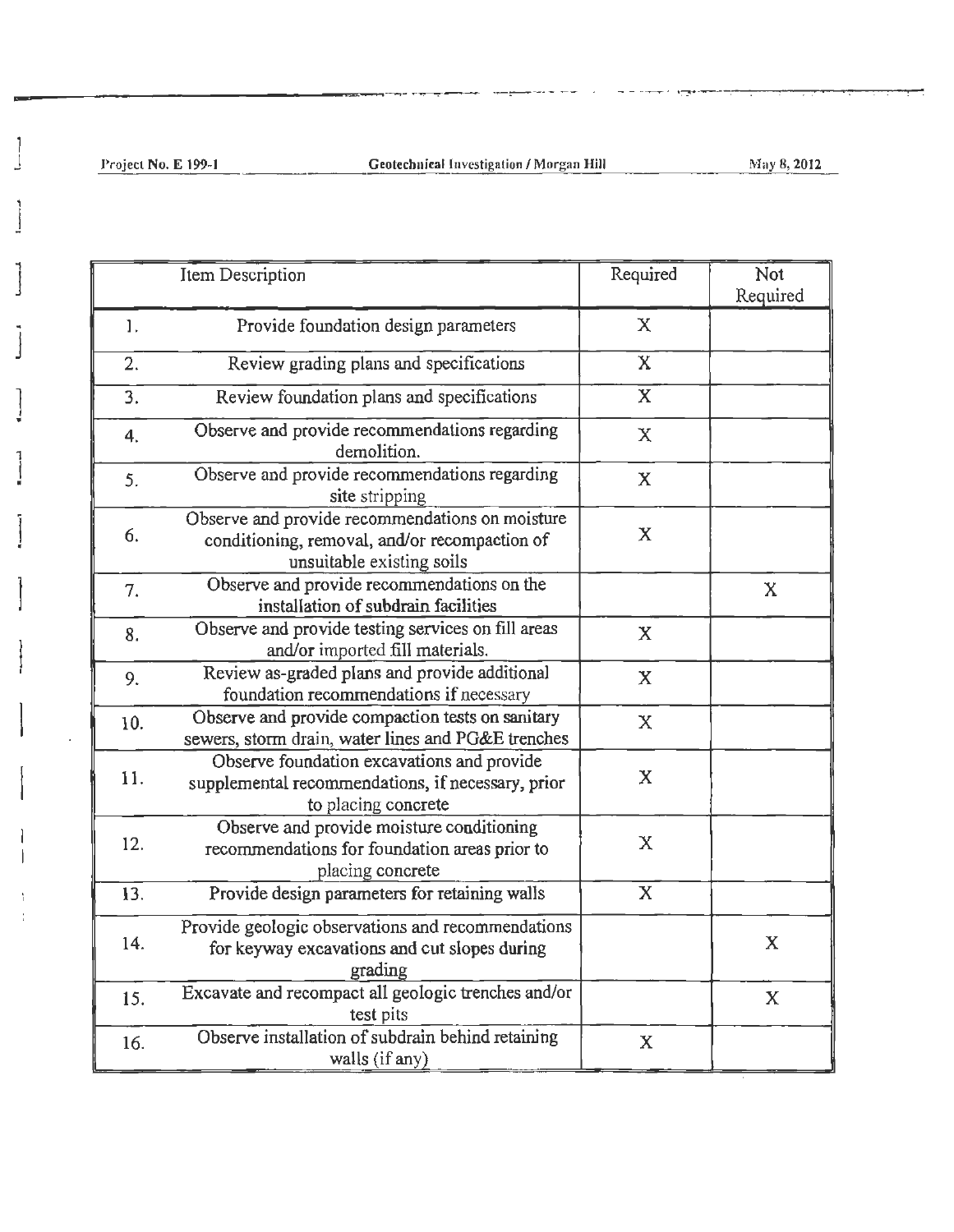. j

 $\left| \right|$  $\mathbf{I}$ I I I I · 1

### LIMITATIONS AND UNIFORMITY OF CONDITIONS

I. It should be noted that it is the responsibility of the owner or his representative to notify *TMakdissy Consulting, inc.,* in writing, a minimum of two working days before any clearing, grading, or foundation excavations can commence at the site.

2. The recommendations of this report are based upon the assumption that the soil conditions do not deviate from those disclosed in the borings and/or test pits and from a reconnaissance of the site. Should any variations or undesirable conditions be encountered during the development of the site, *TMakdissy Consulting, inc.* will provide supplemental recommendations as dictated by the field conditions.

3. This report is issued with the understanding that it is the responsibility of the owner, or his representative, to ensure that the information and recommendations contained herein are brought to the attention of the Architect and Engineer for the project and incorporated into the plans and the necessary steps are taken to see that the Contractor and Subcontractors carry out such recommendations in the field.

4. At the present date, the findings of this report are valid for the property investigated. With the passage of time, significant changes in the conditions of a property can occur due to natural processes or works of man on this or adjacent properties. In addition, legislation or the broadening of knowledge may result in changes in applicable standards. Changes outside of our control may render this report invalid, wholly or partially. Therefore, this report should not be considered valid after a period of two (2) years without our review, nor should it be used, or is it applicable, for any properties other than those investigated.

5. Not withstanding all the foregoing, applicable codes must be adhered to at all times.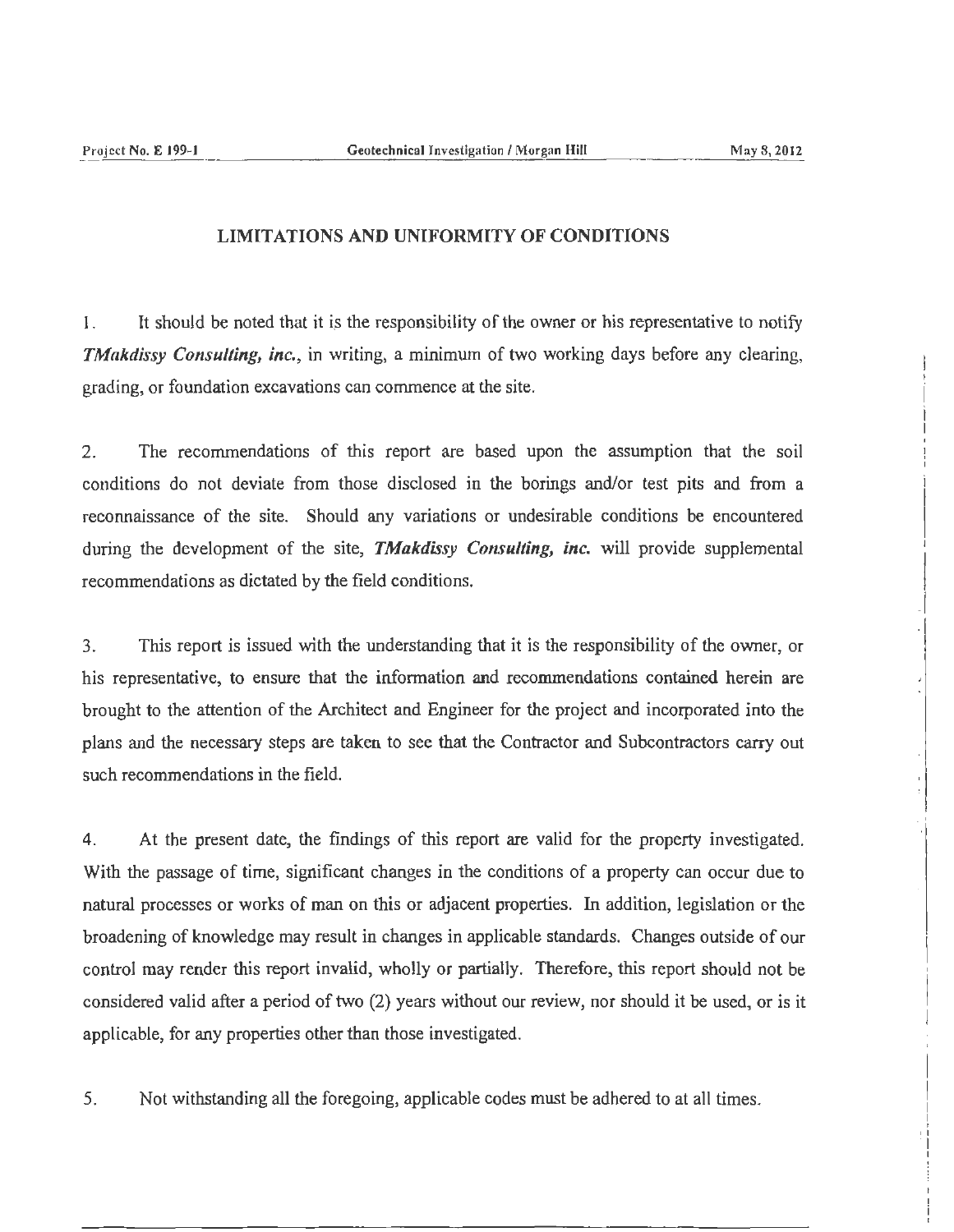, I I

 $\overline{\mathcal{A}}$ J.

 $\ddot{\phantom{0}}$ 

 $\ddot{ }$ ÷

..

F

×

 $\frac{1}{1}$ J

 $\mathbf{I}$ •

]

]

 $\mathbf{I}$ 

 $\mathbf{I}$ 

## APPENDIX A

Field Investigation

Site Plan

Logs of Test Borings

Key to the Exploratory Boring Logs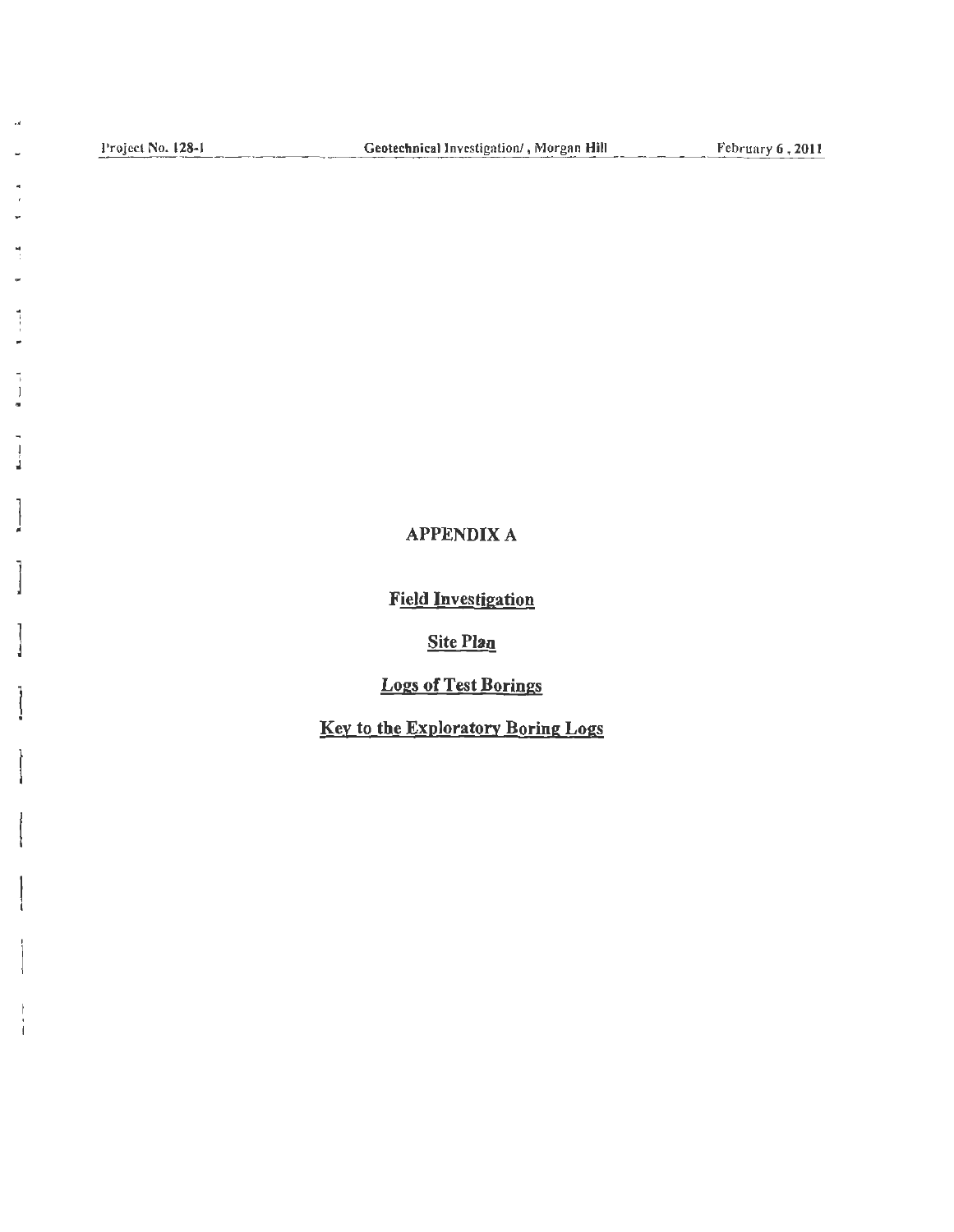#### FIELD INVESTIGATION

The field investigation was performed on April 24, 2012 and included a reconnaissance of the site and the drilling of five (5) exploratory test borings at the approximate location shown on Figure 1, "Site Plan".

Three borings were drilled to a maximum depth of 25 feet below the existing ground surface. The drilling was performed using a power-driven 6 inch diameter, and solid flight augers. Visual classifications were made from cuttings and the samples in the field. As the drilling proceeded, undisturbed core samples were obtained by means of 3 inches O.D. split-tube sampler. The sampler was driven into the in-situ soils under the impact of a 140-pound hammer having a free fall of 30 inches. The number of blows required to advance the sampler 12 inches into the soil were adjusted to the standard penetration resistance (N-Value).

The samples were sealed and returned to our laboratory for testing. Classifications made in the field were verified in the laboratory after further examination and testing.

The stratification of the soils, descriptions, location of undisturbed soil samples and standard penetration resistance are shown on the respective "Logs of Test Borings" contained within this appendix.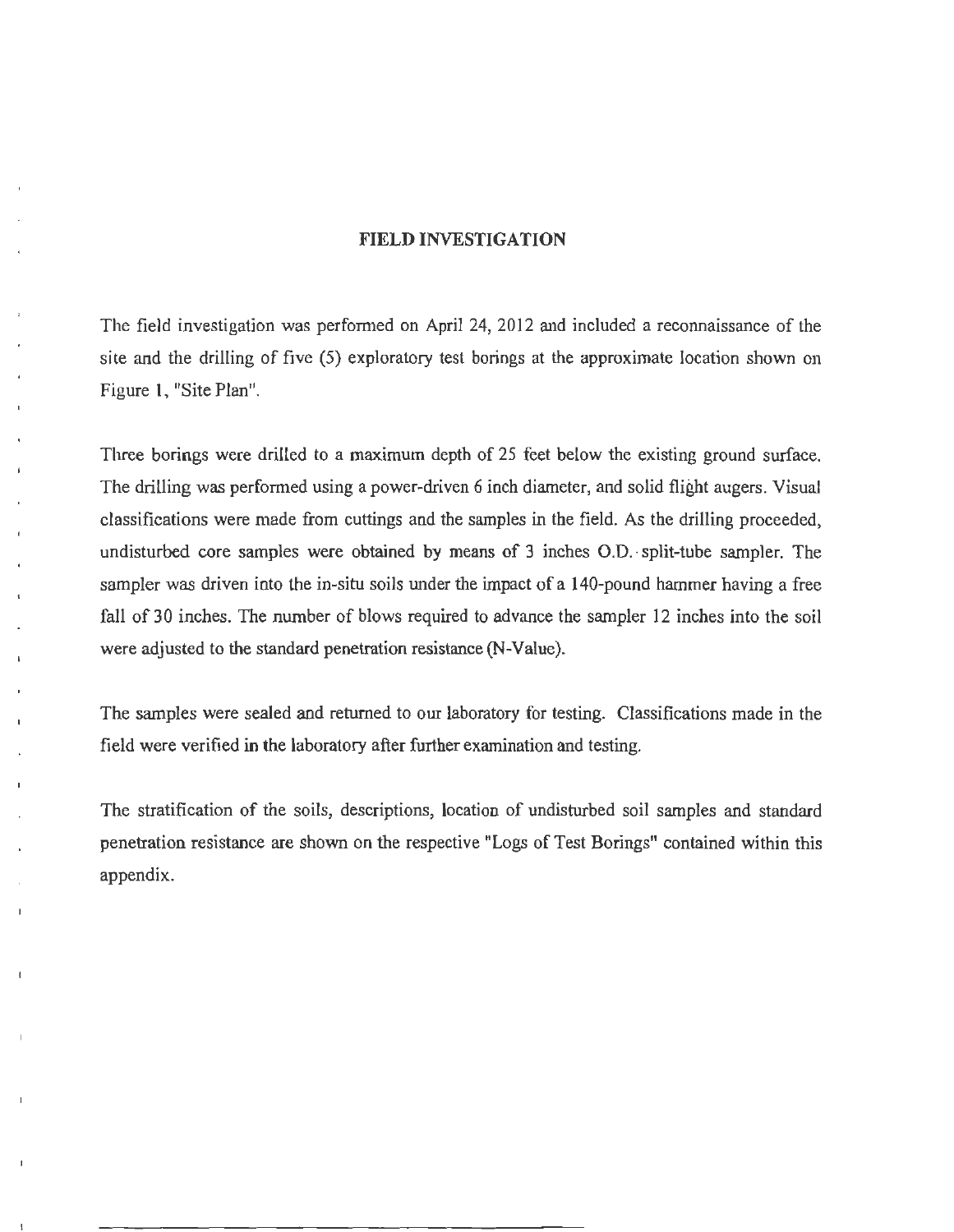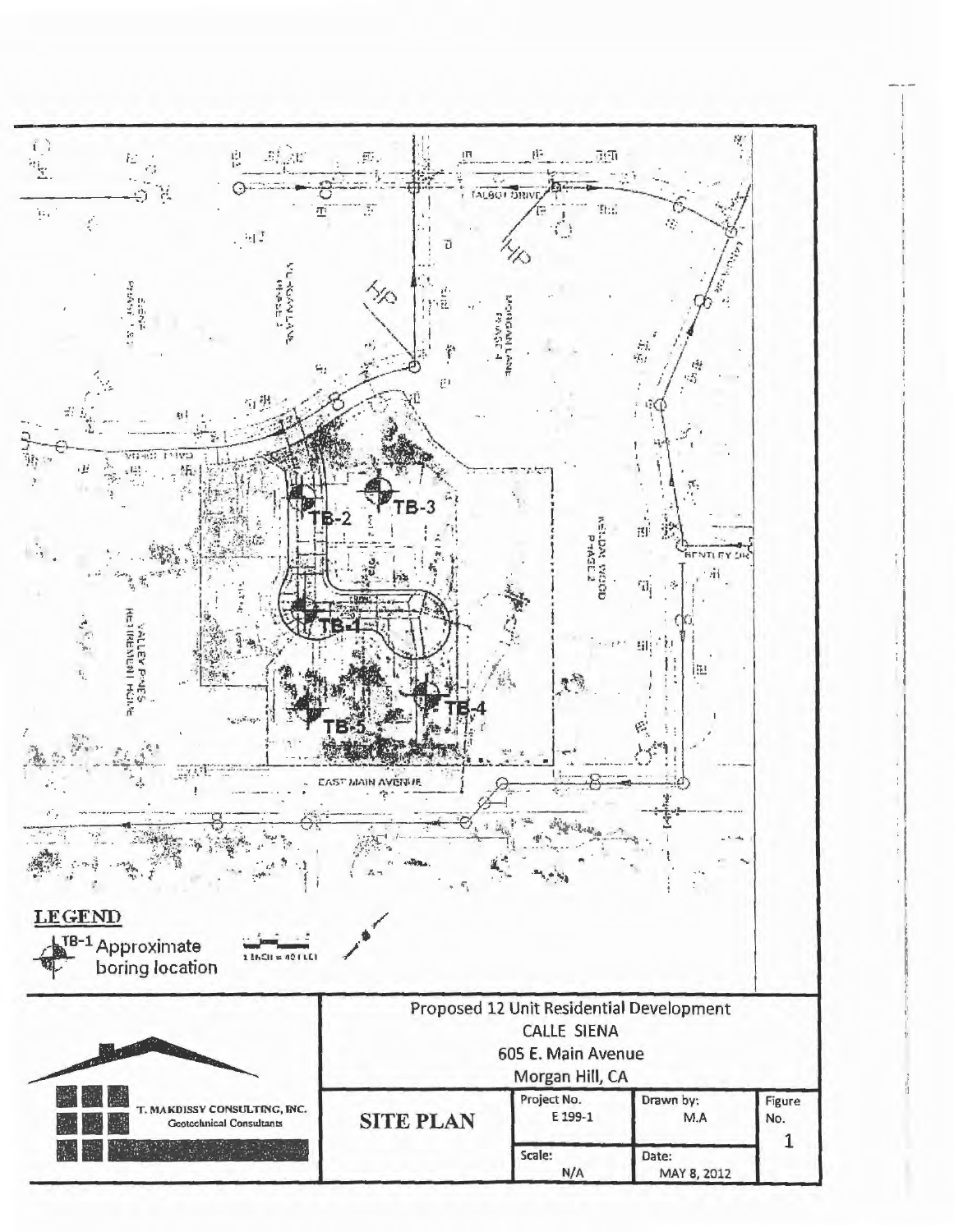| <b>LAB TESTS</b><br>BLOW COUNT<br>SAMPLER NO.<br>GRAPHIC<br>LOG<br>MOISTURE<br>CONTENT<br>DEPTH<br><b>OTHER</b><br>DRY<br>DENSITY<br><b>MATERIAL DESCRIPTION</b><br><b>NOTES</b><br>Tan silty sand with gravel. Damp, very dense.<br>6.3<br>145.24<br>$1 - 1$<br>36<br>21/ <sub>2</sub> Inch cobbles<br>5<br>Gravelly with fractured sandstone fragments.<br>118.09<br>6.00<br>$1 - 2$<br>50/6<br>Less Gravel<br>-10<br>Tan brown. Silty sand with gravel.<br>Hard drilling.<br>'15<br>20<br>Bottom of hole at 20 feet.<br>No ground water<br>25<br>30<br>35<br>40<br>Proposed 12 Unit Residential Development<br><b>CALLE SIENA</b><br>605 E. Main Avenue |                     | DATE DRILLED 4/24/12 |  | LOCATION : See Site Plan<br>DRILL RIG : Mobile CME-55<br>HAMMER: 140 lbs/30" drop |  | <b>BORING BACKFILL METHOD: Soil Cutting</b> | <b>BOREHOLE LOG</b><br><b>ELEVATION:</b><br><b>BORING No.: TB-1</b><br>Logged By:<br>G.M.<br>Sheet 1 of 1<br><b>Drilling Method: Solid Flight</b><br><b>Drilling Contractor: Britton Exploration</b><br><b>Total Depth of Boring: 20 feet</b> |  |  |                |  |
|------------------------------------------------------------------------------------------------------------------------------------------------------------------------------------------------------------------------------------------------------------------------------------------------------------------------------------------------------------------------------------------------------------------------------------------------------------------------------------------------------------------------------------------------------------------------------------------------------------------------------------------------------------|---------------------|----------------------|--|-----------------------------------------------------------------------------------|--|---------------------------------------------|-----------------------------------------------------------------------------------------------------------------------------------------------------------------------------------------------------------------------------------------------|--|--|----------------|--|
|                                                                                                                                                                                                                                                                                                                                                                                                                                                                                                                                                                                                                                                            |                     |                      |  |                                                                                   |  |                                             |                                                                                                                                                                                                                                               |  |  |                |  |
|                                                                                                                                                                                                                                                                                                                                                                                                                                                                                                                                                                                                                                                            | DRILLING<br>DETAILS |                      |  |                                                                                   |  |                                             |                                                                                                                                                                                                                                               |  |  | <b>REMARKS</b> |  |
|                                                                                                                                                                                                                                                                                                                                                                                                                                                                                                                                                                                                                                                            |                     |                      |  |                                                                                   |  |                                             |                                                                                                                                                                                                                                               |  |  |                |  |
|                                                                                                                                                                                                                                                                                                                                                                                                                                                                                                                                                                                                                                                            |                     |                      |  |                                                                                   |  |                                             |                                                                                                                                                                                                                                               |  |  |                |  |
|                                                                                                                                                                                                                                                                                                                                                                                                                                                                                                                                                                                                                                                            |                     |                      |  |                                                                                   |  |                                             |                                                                                                                                                                                                                                               |  |  |                |  |
|                                                                                                                                                                                                                                                                                                                                                                                                                                                                                                                                                                                                                                                            |                     |                      |  |                                                                                   |  |                                             |                                                                                                                                                                                                                                               |  |  |                |  |
|                                                                                                                                                                                                                                                                                                                                                                                                                                                                                                                                                                                                                                                            |                     |                      |  |                                                                                   |  |                                             |                                                                                                                                                                                                                                               |  |  |                |  |
|                                                                                                                                                                                                                                                                                                                                                                                                                                                                                                                                                                                                                                                            |                     |                      |  |                                                                                   |  |                                             |                                                                                                                                                                                                                                               |  |  |                |  |
|                                                                                                                                                                                                                                                                                                                                                                                                                                                                                                                                                                                                                                                            |                     |                      |  |                                                                                   |  |                                             |                                                                                                                                                                                                                                               |  |  |                |  |
|                                                                                                                                                                                                                                                                                                                                                                                                                                                                                                                                                                                                                                                            |                     |                      |  |                                                                                   |  |                                             |                                                                                                                                                                                                                                               |  |  |                |  |
| Morgan Hill, CA                                                                                                                                                                                                                                                                                                                                                                                                                                                                                                                                                                                                                                            |                     |                      |  |                                                                                   |  |                                             |                                                                                                                                                                                                                                               |  |  |                |  |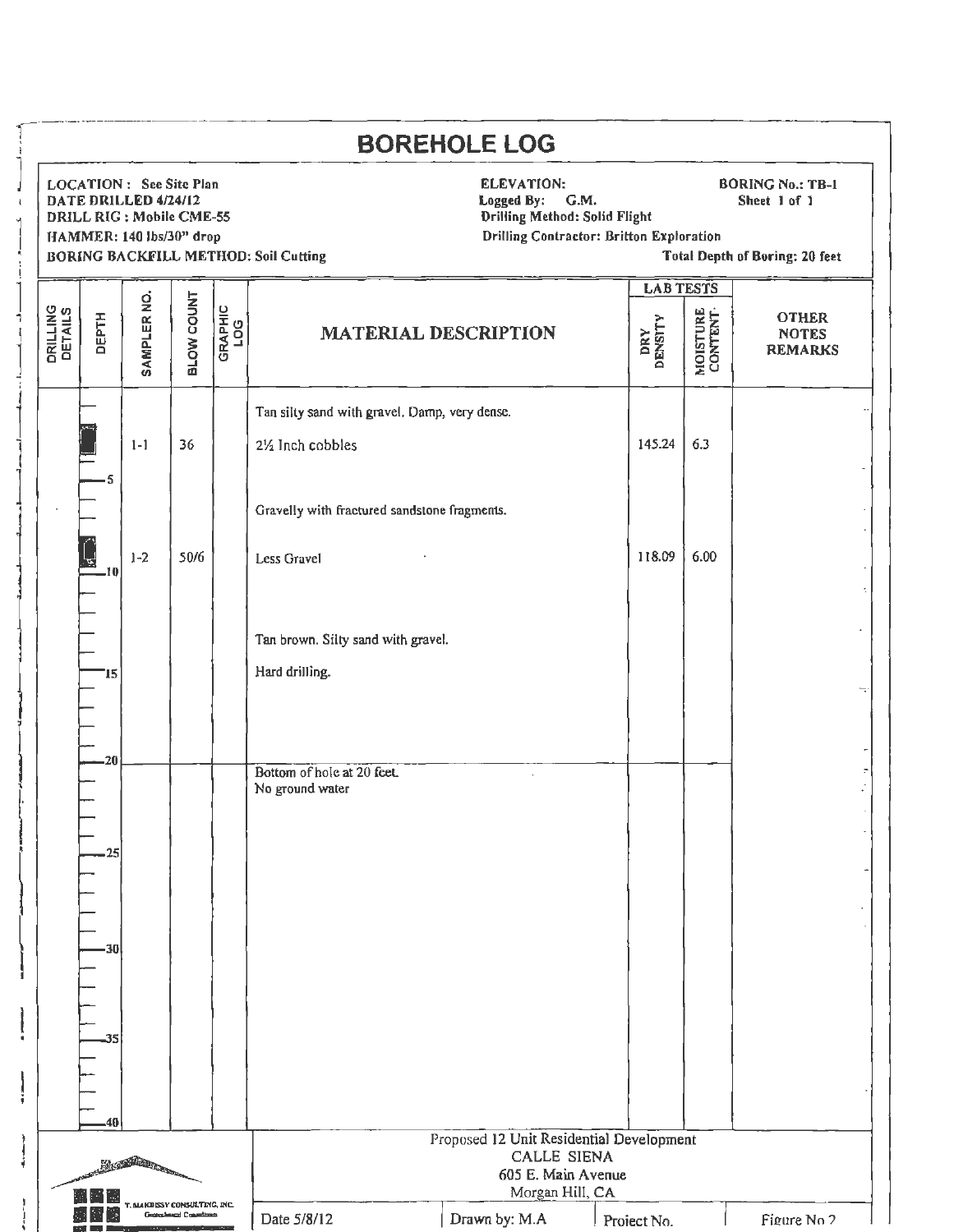|                            |                       |                                                                                                                 |                                                           |                |                                                 | <b>BOREHOLE LOG</b>                                                                                                                                                                                        |                  |                            |                                                |  |
|----------------------------|-----------------------|-----------------------------------------------------------------------------------------------------------------|-----------------------------------------------------------|----------------|-------------------------------------------------|------------------------------------------------------------------------------------------------------------------------------------------------------------------------------------------------------------|------------------|----------------------------|------------------------------------------------|--|
|                            |                       | <b>LOCATION: See Site Plan</b><br>DATE DRILLED 4/24/12<br>DRILL RIG : Mobile CME-55<br>HAMMER: 140 lbs/30" drop |                                                           |                | <b>BORING BACKFILL METHOD: Soil Cutting</b>     | ELEVATION:<br><b>BORING No.: TB-2</b><br>Logged By:<br>G.M.<br>Sheet 1 of 1<br><b>Drilling Method: Solid Flight</b><br><b>Drilling Contractor: Britton Exploration</b><br>Total Depth of Boring: 21.5 feet |                  |                            |                                                |  |
|                            |                       |                                                                                                                 |                                                           |                |                                                 |                                                                                                                                                                                                            | <b>LAB TESTS</b> |                            |                                                |  |
| <b>DRILLING</b><br>DETAILS | DEPTH                 | SAMPLER NO.                                                                                                     | <b>BLOW COUNT</b>                                         | GRAPHIC<br>LOG | <b>MATERIAL DESCRIPTION</b>                     |                                                                                                                                                                                                            | DRY<br>DENSITY   | <b>MOISTURE</b><br>CONTENT | <b>OTHER</b><br><b>NOTES</b><br><b>REMARKS</b> |  |
|                            | 5                     | $2 - 1$                                                                                                         | 29                                                        |                | Brown silty sand with gravel. Very dense, dry.  |                                                                                                                                                                                                            | 124.06           | 7.45                       | Atterberg limits%<br>$L.L = 19.82$<br>$PI=<5$  |  |
|                            | .10                   | $2 - 2$                                                                                                         | 34                                                        |                | Increase in gravel content                      |                                                                                                                                                                                                            | 119.04           | 10.35                      |                                                |  |
|                            | 15<br>20              | $2 - 3$<br>$2 - 4$                                                                                              | 42<br>71                                                  |                |                                                 |                                                                                                                                                                                                            | 122.30           | 7.91                       |                                                |  |
|                            | 25<br>-30<br>35<br>40 |                                                                                                                 |                                                           |                | Bottom of hole at 21.5 fect.<br>No ground water |                                                                                                                                                                                                            |                  |                            |                                                |  |
|                            |                       | Rest Property                                                                                                   |                                                           |                |                                                 | Proposed 12 Unit Residential Development<br>CALLE SIENA<br>605 E. Main Avenue<br>Morgan Hill, CA                                                                                                           |                  |                            |                                                |  |
|                            |                       |                                                                                                                 | T. MAKDISSY CONSULTING, INC.<br>Geotechnical Constitution |                | Date<br><b>PINITI</b>                           | Drawn by: M.A                                                                                                                                                                                              | Project No.      |                            | Figure No.3                                    |  |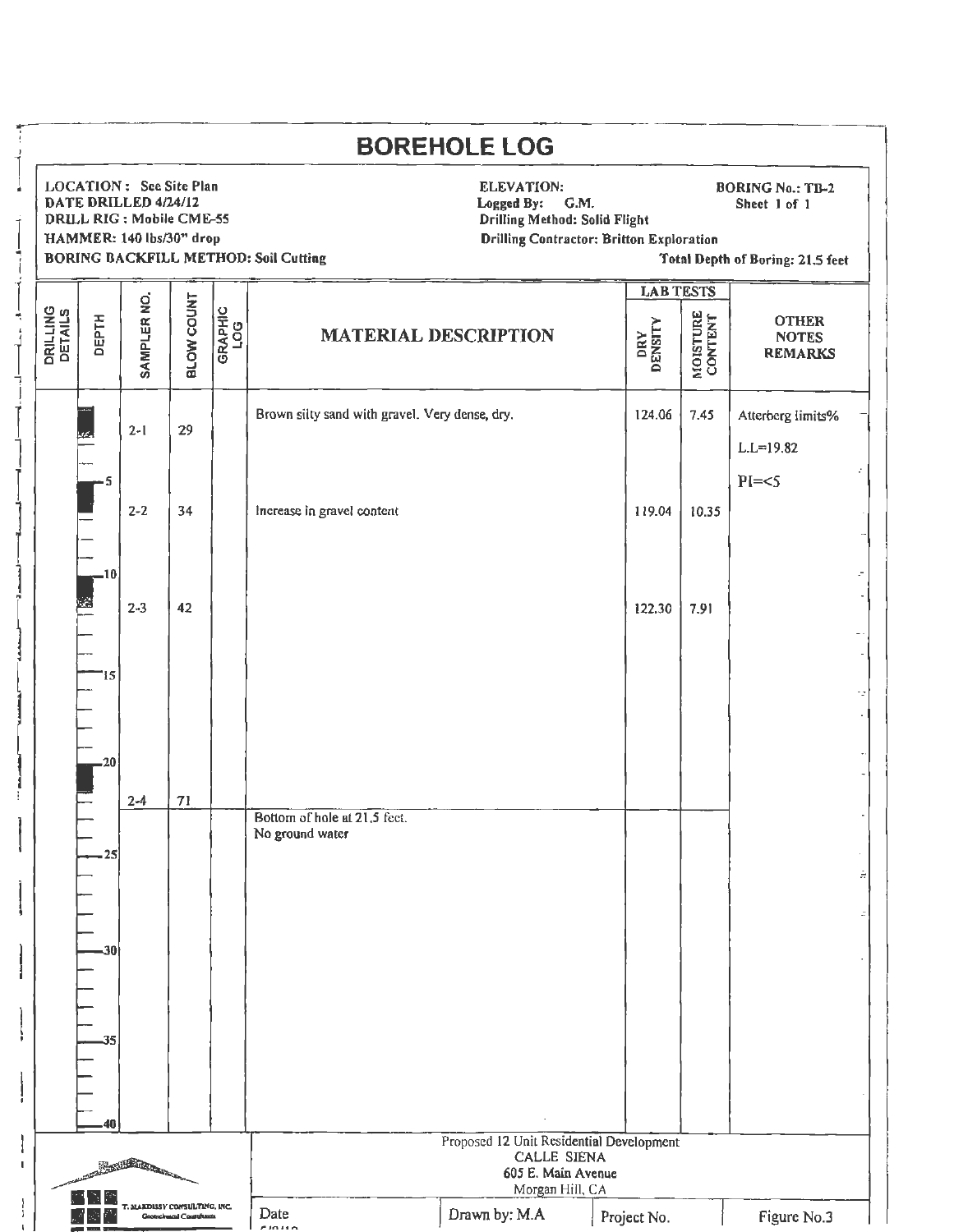|                                                                                                                     |                               | LOCATION: See Site Plan<br>DATE DRILLED 4/24/12<br>DRILL RIG: Mobile CME-55<br>HAMMER: 140 lbs/30" drop |                   |                | <b>BORING BACKFILL METHOD: Soil Cutting</b>    | <b>ELEVATION:</b><br><b>BORING No.: TB-3</b><br>Logged By:<br>G.M.<br>Sheet 1 of 1<br>Drilling Method: Solid Flight<br><b>Drilling Contractor: Britton Exploration</b><br>Total Depth of Boring: 15 feet |                                    |                            |                                                                  |  |
|---------------------------------------------------------------------------------------------------------------------|-------------------------------|---------------------------------------------------------------------------------------------------------|-------------------|----------------|------------------------------------------------|----------------------------------------------------------------------------------------------------------------------------------------------------------------------------------------------------------|------------------------------------|----------------------------|------------------------------------------------------------------|--|
| <b>DRILLING</b><br>DETAILS                                                                                          | <b>DEPTH</b>                  | SAMPLER NO.                                                                                             | <b>BLOW COUNT</b> | GRAPHIC<br>LOG | <b>MATERIAL DESCRIPTION</b>                    |                                                                                                                                                                                                          | <b>LAB TESTS</b><br>DRY<br>DENSITY | <b>MOISTURE</b><br>CONTENT | <b>OTHER</b><br><b>NOTES</b><br><b>REMARKS</b>                   |  |
|                                                                                                                     | 5                             | $3-1$                                                                                                   | 62                |                | Brown silty sand with gravel, very dense, dry. |                                                                                                                                                                                                          | 122.69                             | 9.01                       | Direct Shear test<br>$\varnothing = 40^{\circ}$<br>$C = 300$ PSI |  |
|                                                                                                                     | -10                           | $3-2$                                                                                                   | 61                |                | Increase in gravel to bottom of boring.        |                                                                                                                                                                                                          | 119.47                             | 6.09                       |                                                                  |  |
|                                                                                                                     | 15<br>.20<br>.25<br>-30<br>35 |                                                                                                         |                   |                | Bottom of hole at 15 feet.<br>No ground water. |                                                                                                                                                                                                          |                                    |                            |                                                                  |  |
| .40<br>Proposed 12 Unit Residential Development<br><b>CALLE SIENA</b><br><b>REAL PROPERTY</b><br>605 E. Main Avenue |                               |                                                                                                         |                   |                |                                                |                                                                                                                                                                                                          |                                    |                            |                                                                  |  |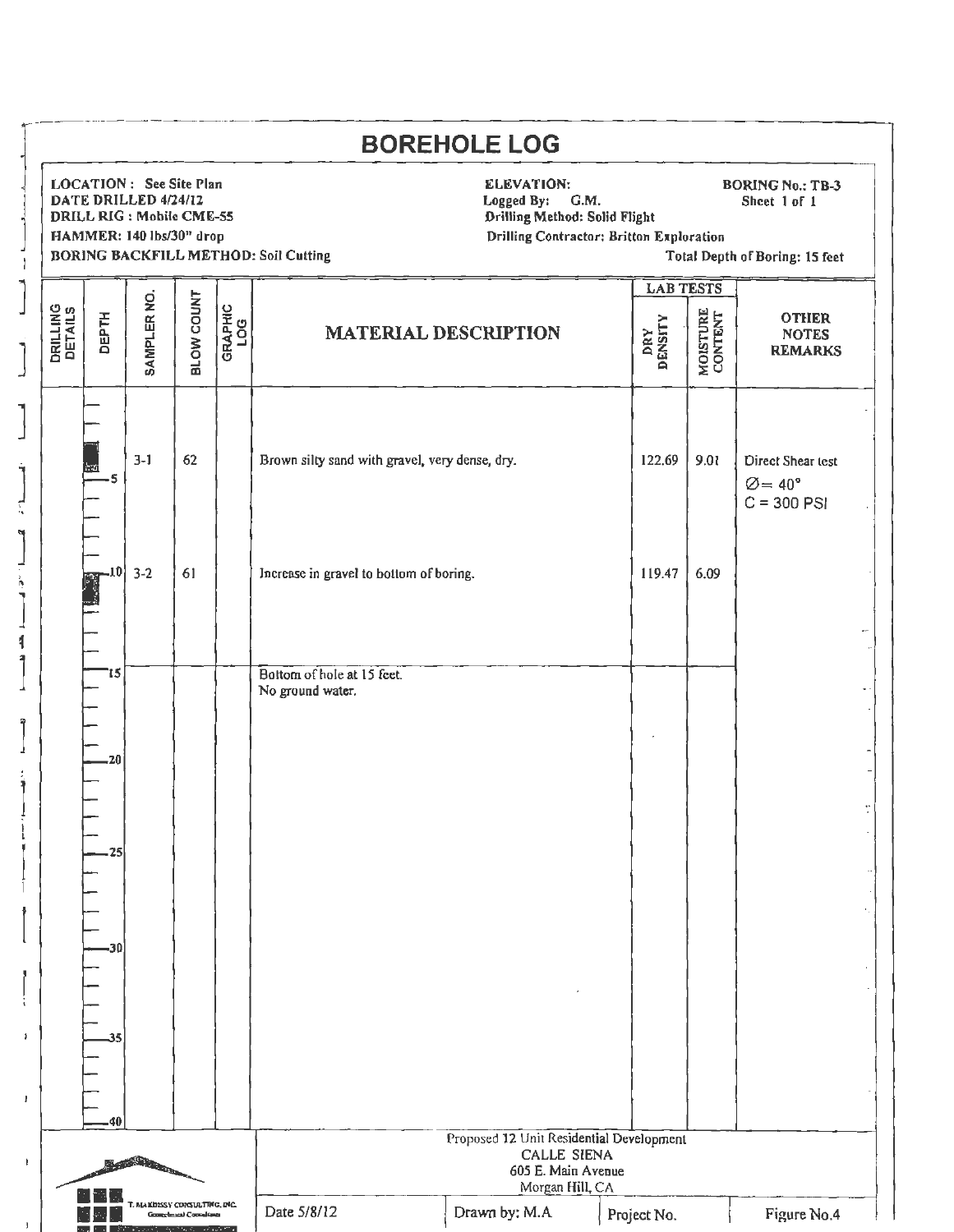|                            |                         | <b>LOCATION: See Site Plan</b><br>DATE DRILLED 4/24/12<br>DRILL RIG : Mobile CME-55<br>HAMMER: 140 lbs/30" drop |                   |                | <b>BORING BACKFILL METHOD: Soil Cutting</b>                                                              | <b>ELEVATION:</b><br><b>BORING No.: TB-4</b><br>Logged By: G.M.<br>Sheet 1 of 1<br>Drilling Method: Solid Flight<br><b>Drilling Contractor: Britton Exploration</b><br>Total Depth of Boring: 25 feet |                  |                            |                                                |  |
|----------------------------|-------------------------|-----------------------------------------------------------------------------------------------------------------|-------------------|----------------|----------------------------------------------------------------------------------------------------------|-------------------------------------------------------------------------------------------------------------------------------------------------------------------------------------------------------|------------------|----------------------------|------------------------------------------------|--|
|                            |                         |                                                                                                                 |                   |                |                                                                                                          |                                                                                                                                                                                                       | <b>LAB TESTS</b> |                            |                                                |  |
| <b>DRILLING</b><br>DETAILS | <b>DEPTH</b>            | SAMPLER NO.                                                                                                     | <b>BLOW COUNT</b> | GRAPHIC<br>LOG | <b>MATERIAL DESCRIPTION</b>                                                                              |                                                                                                                                                                                                       | DRY<br>DENSITY   | <b>MOISTURE</b><br>CONTENT | <b>OTHER</b><br><b>NOTES</b><br><b>REMARKS</b> |  |
|                            | $\overline{\mathbf{5}}$ | $4 - 1$                                                                                                         | 26                |                | Brown silty sand with slight clay binder, dense, damp.<br>Silty sand, dense, damp, cemented with gravel. |                                                                                                                                                                                                       | 114.08           | 12.5                       |                                                |  |
|                            | $-10$                   | $4 - 2$                                                                                                         | 60                |                |                                                                                                          |                                                                                                                                                                                                       | 127.60           | 6.76                       |                                                |  |
|                            | '15                     |                                                                                                                 |                   |                | Increasing gravel.                                                                                       |                                                                                                                                                                                                       |                  |                            |                                                |  |
|                            | .20                     |                                                                                                                 |                   |                | Same to bottom of boring.                                                                                |                                                                                                                                                                                                       |                  |                            |                                                |  |
|                            | 25                      |                                                                                                                 |                   |                | Bottom of hole at 25 feet.                                                                               |                                                                                                                                                                                                       |                  |                            |                                                |  |
|                            | -30                     |                                                                                                                 |                   |                | No water.                                                                                                |                                                                                                                                                                                                       |                  |                            |                                                |  |
|                            | 35                      |                                                                                                                 |                   |                |                                                                                                          |                                                                                                                                                                                                       |                  |                            |                                                |  |
|                            | 40                      |                                                                                                                 |                   |                |                                                                                                          |                                                                                                                                                                                                       |                  |                            |                                                |  |
| <b>REAL PROPERTY</b>       |                         |                                                                                                                 |                   |                | Proposed 12 Unit Residential Development<br>CALLE SIENA<br>605 E. Main Avenue                            |                                                                                                                                                                                                       |                  |                            |                                                |  |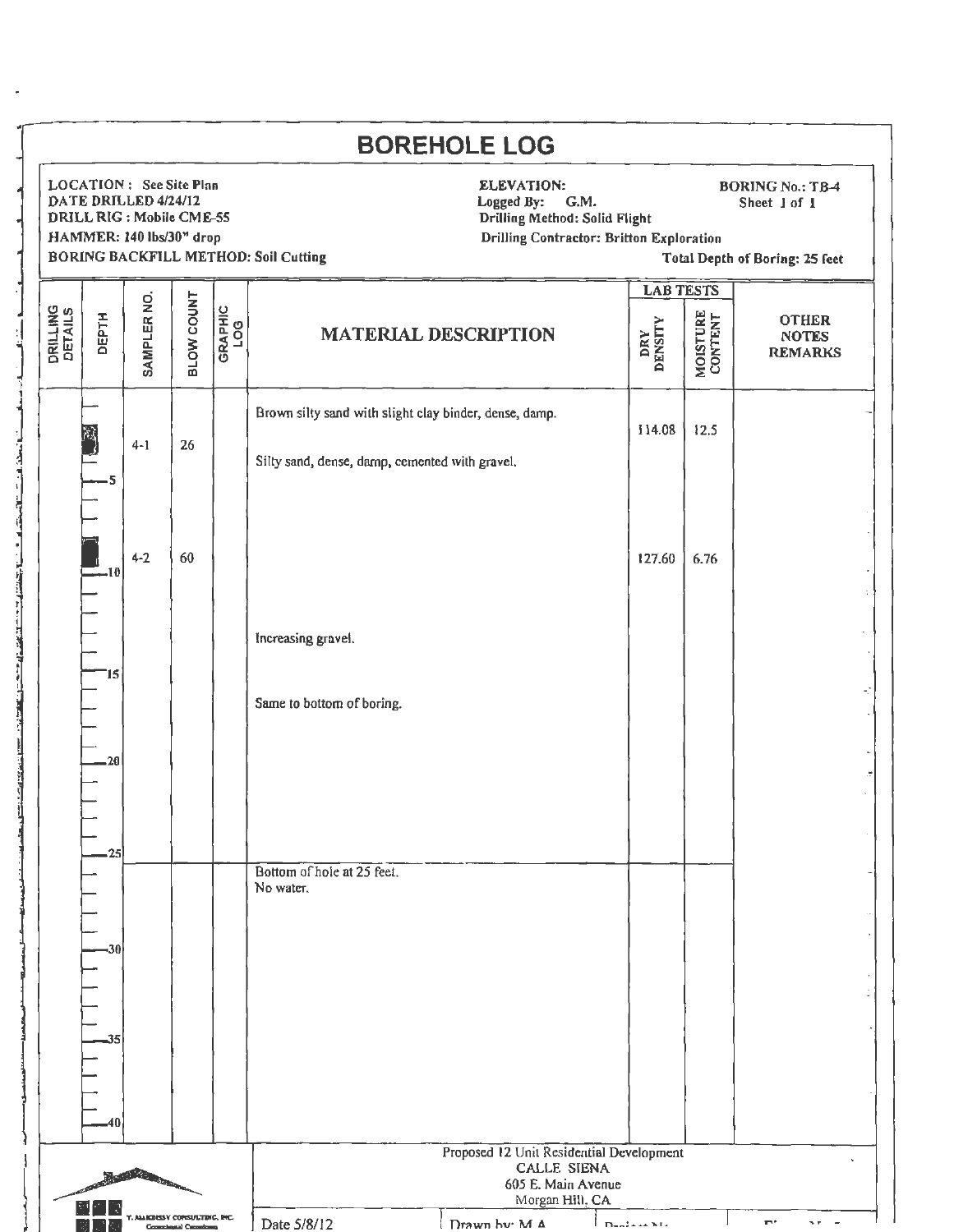| <b>LOCATION: See Site Pinn</b><br>DATE DRILLED 4/24/12<br><b>DRILL RIG: Mobile CME-55</b><br>HAMMER: 140 lbs/30" drop |                 |                   |                | <b>BORING BACKFILL METHOD: Soil Cutting</b>                                                                                       | ELEVATION:<br><b>BORING No.: TB-5</b><br>Logged By:<br>G.M.<br>Sheet 1 of 1<br><b>Drilling Method: Solid Flight</b><br><b>Drilling Contractor: Britton Exploration</b><br>Total Depth of Boring: 20 feet |                  |                            |                                                |
|-----------------------------------------------------------------------------------------------------------------------|-----------------|-------------------|----------------|-----------------------------------------------------------------------------------------------------------------------------------|----------------------------------------------------------------------------------------------------------------------------------------------------------------------------------------------------------|------------------|----------------------------|------------------------------------------------|
|                                                                                                                       |                 |                   |                |                                                                                                                                   |                                                                                                                                                                                                          | <b>LAB TESTS</b> |                            |                                                |
| <b>DRILLING</b><br>DETAILS<br><b>DEPTH</b>                                                                            | SAMPLER NO.     | <b>SLOW COUNT</b> | GRAPHIC<br>LOG | <b>MATERIAL DESCRIPTION</b>                                                                                                       |                                                                                                                                                                                                          | DENSITY<br>DRY   | <b>MOISTURE</b><br>CONTENT | <b>OTHER</b><br><b>NOTES</b><br><b>REMARKS</b> |
| 5<br>.10<br>15                                                                                                        | $5 - 1$         | 10                |                | Topsoil in upper 6 inches.<br>Brown silty sand with gravel, dense, damp.<br>Increase in gravel.<br>Continues to bottom of boring. |                                                                                                                                                                                                          | 98.58            | 11.84                      | Atterberg limits%<br>L.L 18.5%<br>$PI = <5%$   |
| -20<br>25                                                                                                             |                 |                   |                | Bottom of boring at 20 feet.<br>No ground water.                                                                                  |                                                                                                                                                                                                          |                  |                            |                                                |
| $-30$<br>35<br>40                                                                                                     | <b>Caroline</b> |                   |                |                                                                                                                                   | Proposed 12 Unit Residential Development<br><b>CALLE SIENA</b><br>605 E. Main Avenue                                                                                                                     |                  |                            |                                                |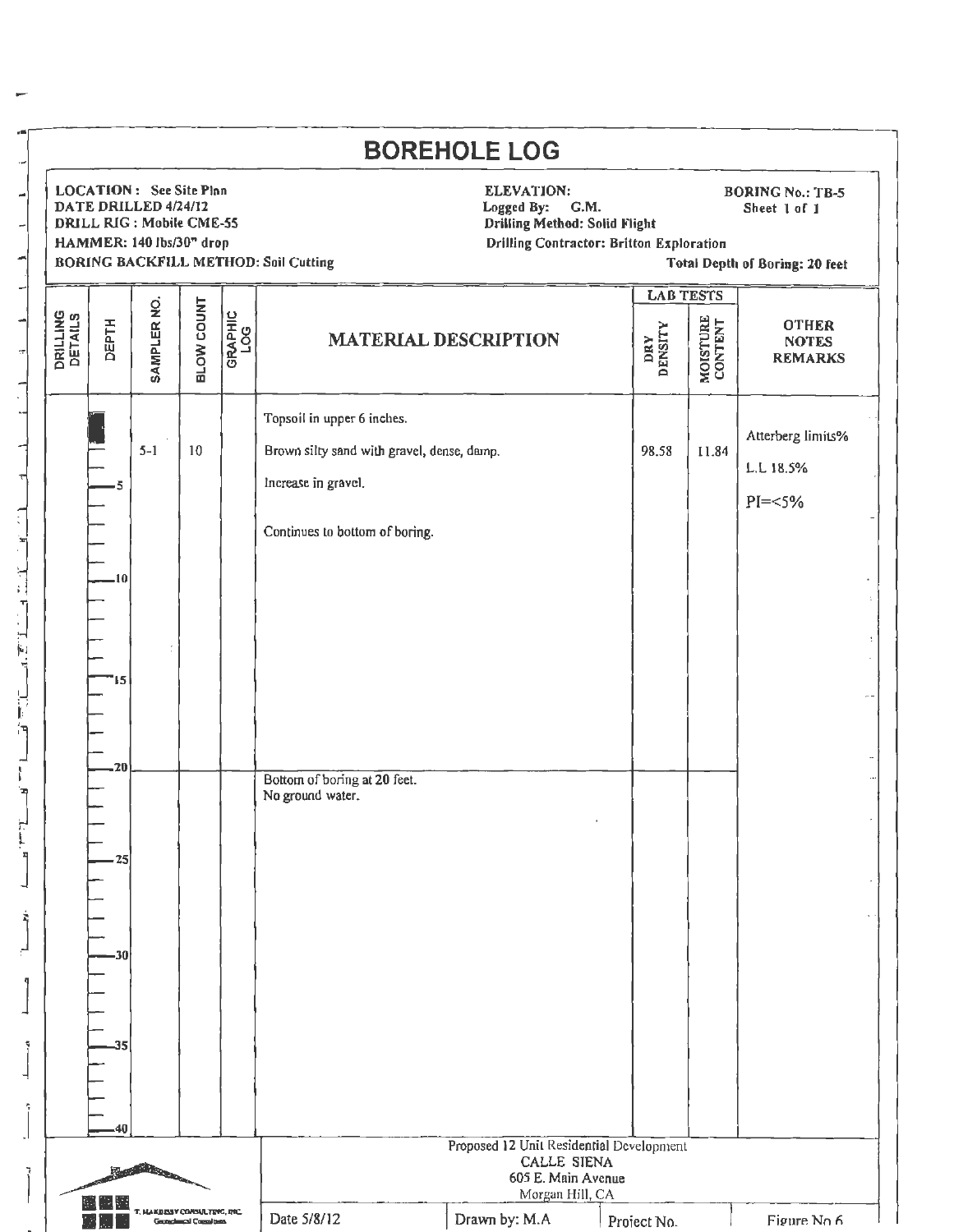# **APPENDIX B**

 $\sim 10^{11}$ 

**Laboratory Investigation** 

**Summary of Laboratory Test Results**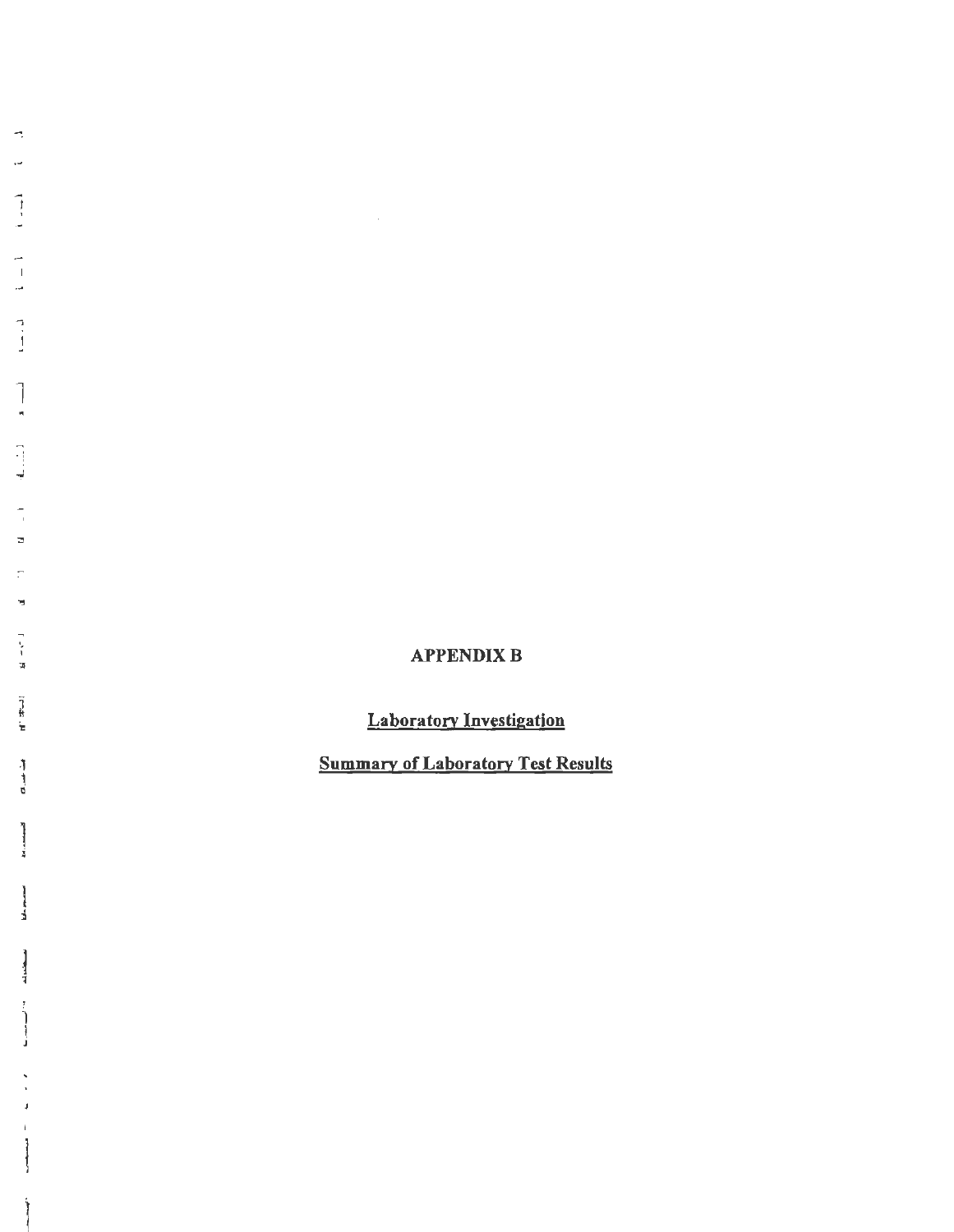### LABORATORY INVESTIGATION

The laboratory testing program was directed towards providing sufficient information for the determination of the engineering characteristics of the site soils so that the recommendations outlined in this report could be formulated.

Moisture content and dry unit weight tests were performed on undisturbed soil samples in order to determine the consistency of the soil and moisture variation throughout the explored soil profile and estimate the compressibility of the underlying soils.

The strength parameters of the foundation soils were determined from in situ penetration resistance of the soil, and on a Direct Shear test.

The expansion characteristics of the near-surface soils were evaluated by means of Atterberg Limits Tests performed in accordance with ASTM D4318.

A summary of all laboratory test results is presented on TABLE 1 of this appendix and on the respective "Logs of Test Borings", Appendix A.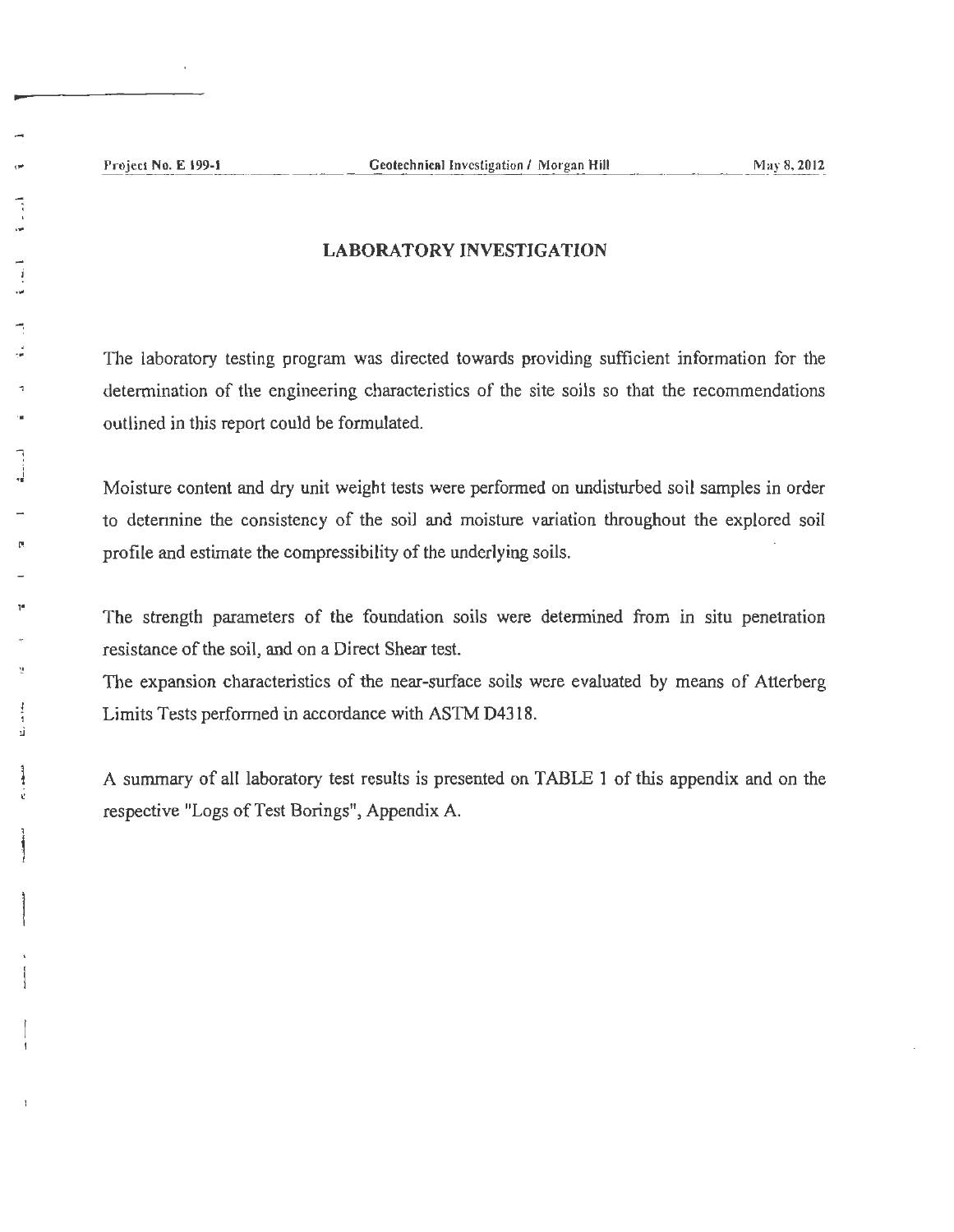# **APPENDIX C**

╿

 $\begin{array}{c} \bullet \\ \bullet \\ \bullet \\ \bullet \end{array} \begin{array}{c} \bullet \\ \bullet \\ \bullet \\ \bullet \end{array}$ 

一、 这是 经工作服务

**「地震」、「国内の地震」、「国内の地震」、「地震」、「地震」、「** 

The Grading Specifications

Guide Specifications for Rock Under Floor Slabs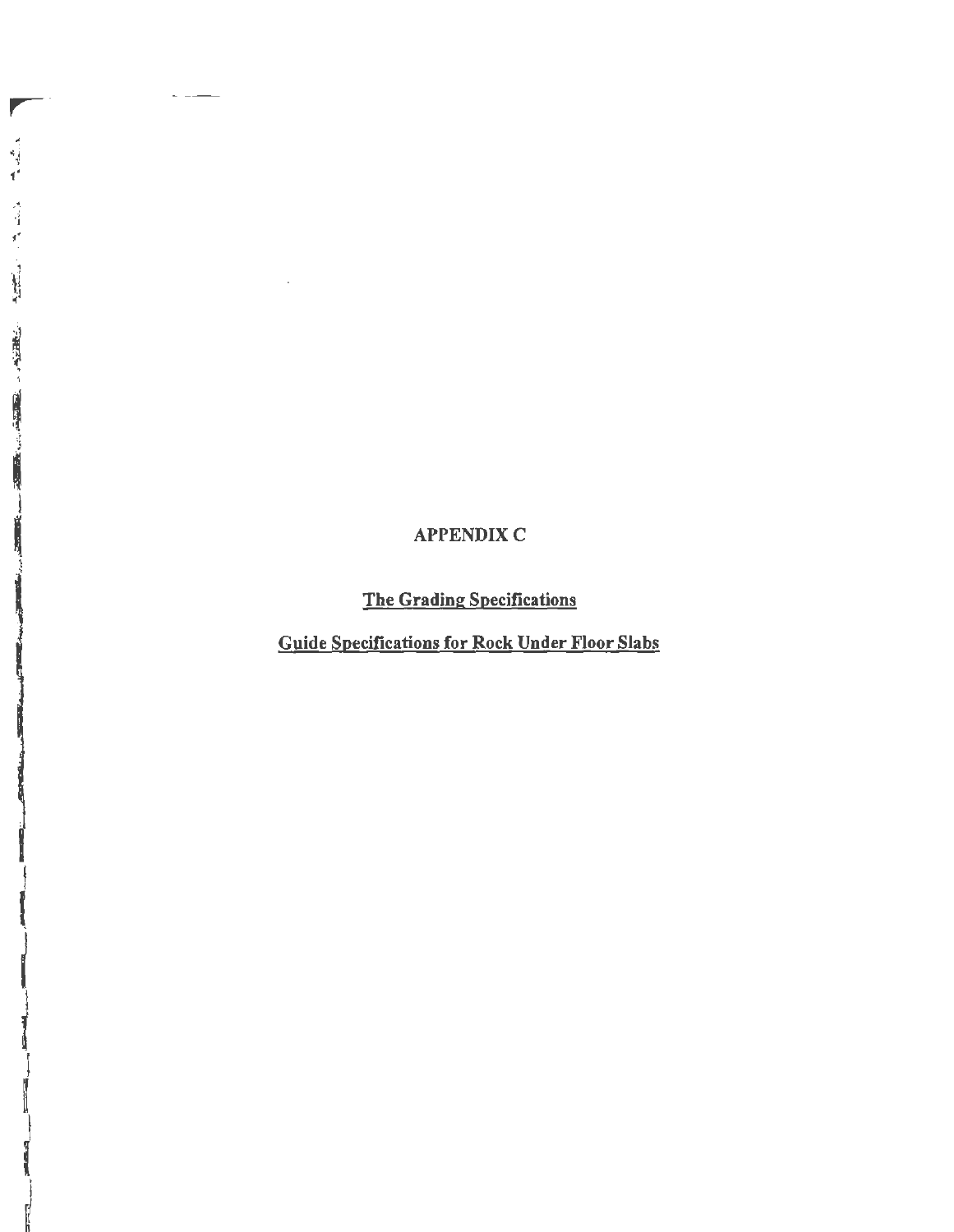r

 $\frac{1}{2}$ 

 $\frac{1}{1}$ 'I •'

**PARTER** 

i<br>R

**Control** Property

in the control of the control of the control of the control of the control of the control of the control of the control of the control of the control of the control of the control of the control of the control of the contr

## THE GRADING SPECIFICATIONS On CALLE SIENA Proposed 12 Unit Residential Development 605 E. Main Avenue Morgan Hill, California

### 1. General Description

1 .1 These specifications have been prepared for the grading and site development of the subject residential development. *TMakdissy Consulting Inc.,* hereinafter described as the Soil Engineer, should be consulted prior to any site work connected with site development to ensure compliance with these specifications.

1.2 The Soil Engineer should be notified at least two working days prior to any site clearing or grading operations on the property in order to observe the stripping of organically contaminated material and to coordinate the work with the grading contractor in the field.

1.3 This item shall consist of all clearing or grubbing, preparation of land to be filled, filling of the land, spreading, compaction and control of fill, and all subsidiary work necessary to complete the grading of the filled areas to conform with the lines, grades, and slopes as shown on the accepted plans. The Soil Engineer is not responsible for determining line, grade elevations, or slope gradients. The property owner, or his representative, shall designate the person or organizations who will be responsible for these items of work.

1. 4 The contents of these specifications shall be integrated with the soil report of which they are a part, therefore, they shall not be used as a self-contained document.

#### 2. Tests

The standard test used to define maximum densities of all compaction work shall be the ASTM Dl557-91 Laboratory Test Procedure. All densities shall be expressed as a relative compaction in tenns of the maximwn dry density obtained in the laboratory by the foregoing standard procedure.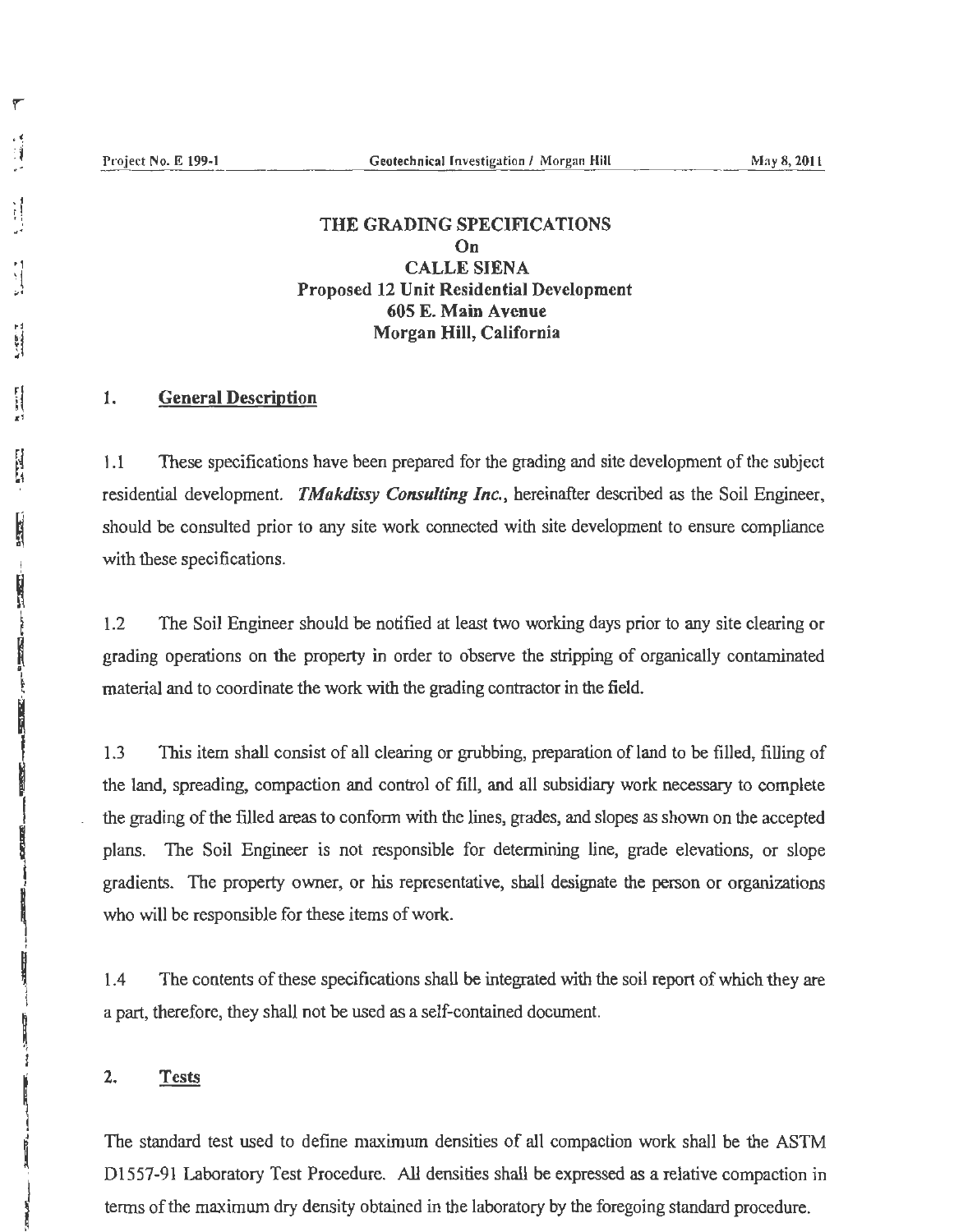·I

### 3. Clearing, Grubbing, and Preparing Areas To Be Filled

3.1 If encountered, all vegetable matter, trees, root systems, shrubs, debris, and organic topsoil shall be removed from all structural areas and areas to receive fill.

3.2 If encountered, any soil deemed soft or unsuitable by the Soil Engineer shall be removed. Any existing debris or excessively wet soils shall be excavated and removed as required by the Soil Engineer during grading.

3.3 All underground structures shall be removed from the site such as old foundations, abandoned pipe lines, septic tanks, and leach fields.

3.4 The final stripped excavation shall be approved by the Soil Engineer during construction and before further grading is started.

3.5 After the site has been cleared, stripped, excavated to the surface designated to receive fill, and scarified, it shall be disked or bladed until it is unifonn and free from large clods. The native subgradc soils shall be moisture conditioned and compacted to the requirements as specified in the grading section of this report. Fill can then be placed to provide the desired finished grades. The contractor shall obtain the Soil Engineer's approval of subgrade compaction before any fill is placed.

### 4. Materials

4.1 All fill material shall be approved by the Soil Engineer. The material shall be a soil or soilrock mixture which is free from organic matter or other deleterious substances. The fill material shall not contain rocks or lumps over 6 inches in greatest dimension and not more than 15% larger than 2-1/2 inches. Materials from the site below the stripping depth are suitable for use in fills provided the above requirements are met.

4.2 Materials existing on the site are suitable for use as compacted engineered fill after the removal of all debris and organic material. All fill soils shall be approved by the Soil Engineer in the field.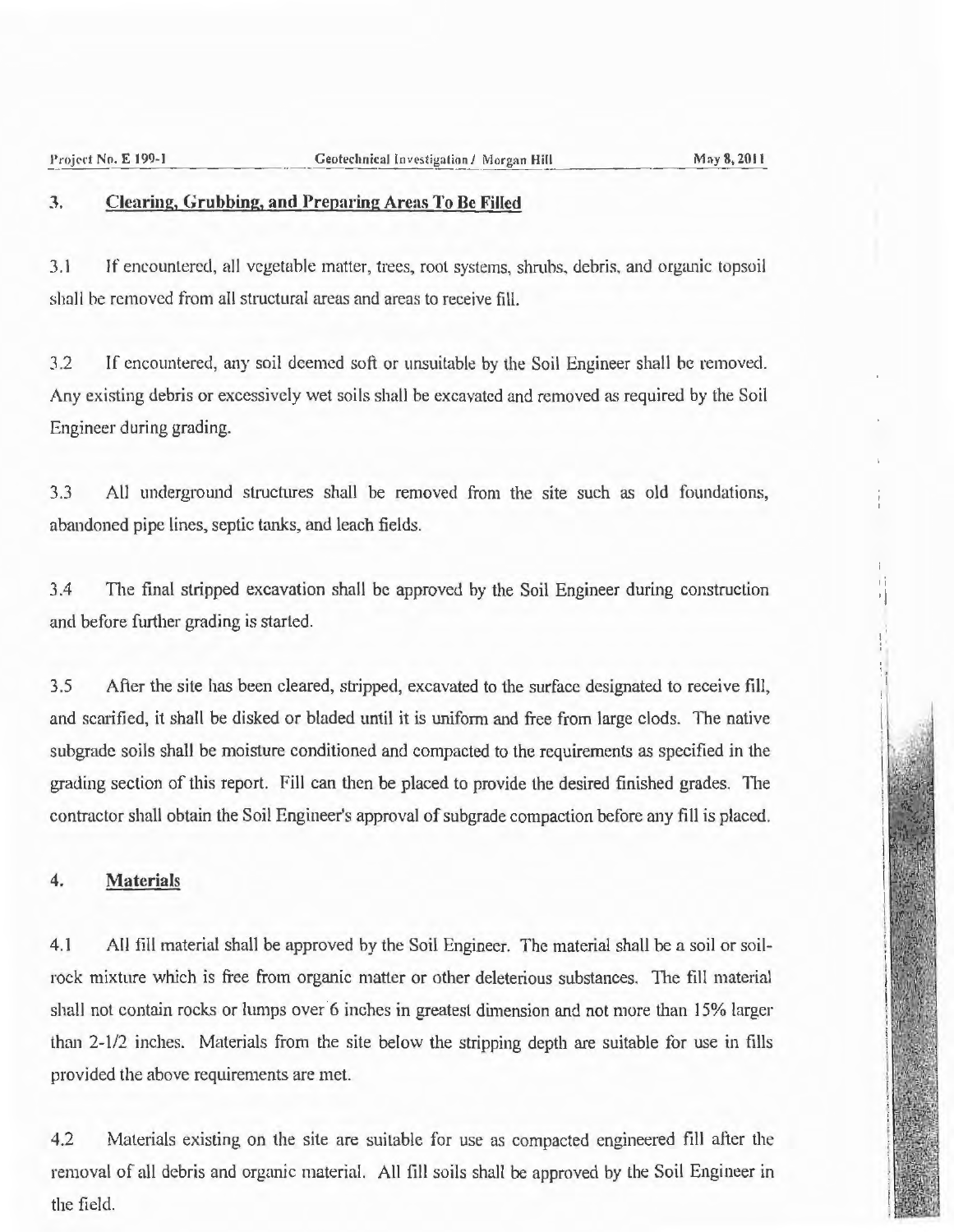4.3 Should import material be required, it must meet the specifications as delineated in the body of this report.

### **5. Placing, Spreading, and Compacting Fill Material**

5 .1 The fill materials shall be placed in uniform lifts of not more than 8 inches in uncompacted thickness. Each Jayer shall be spread evenly and shall be thoroughly blade mixed during the spreading to obtain uniformity of material in each layer. Before compaction begins, the fill shall be brought to a water content that will permit proper compaction by either (a) aerating the material if it is too wet, or (b) spraying the material with water if it is too dry.

5.2 After each layer has been placed, mixed, and spread evenly, either import material or native material shall be compacted to a relative compaction designated for engineered fill.

5.3 Compaction shall be by footed rollers or other types of acceptable compacting rollers. Rollers shall be of such design that they will be able to compact the fill to the specified density. Rolling shall be accomplished while the fill material is within the specified moisture content range. Rolling of each layer shall be continuous over its entire area and the roller shall make sufficient trips to ensure that the required density has been obtained. No ponding or jetting shall be permitted.

5.4 Field density tests shall be made in each compacted layer by the Soil Engineer in accordance with Laboratory Test Procedure ASTM Dl556-64 or D2922-71. When footed rollers are used for compaction, the density tests shall be taken in the compacted material below the surface disturbed by the roller. When these tests indicate that the compaction requirements on any layer of fill, or portion thereof, has not been met, the particular layer, or portion thereof, shall be reworked until the compaction requirements have been met.

5.5 No soil shall be placed or compacted during periods of rain nor on ground which contains free water. Soil which has been soaked and wetted by rain or any other cause shall not be compacted until completely drained and until the moisture content is within the limits hereinbefore described or approved by the Soil Engineer. Approval by the Soil Engineer shall be obtained prior to continuing the grading operations.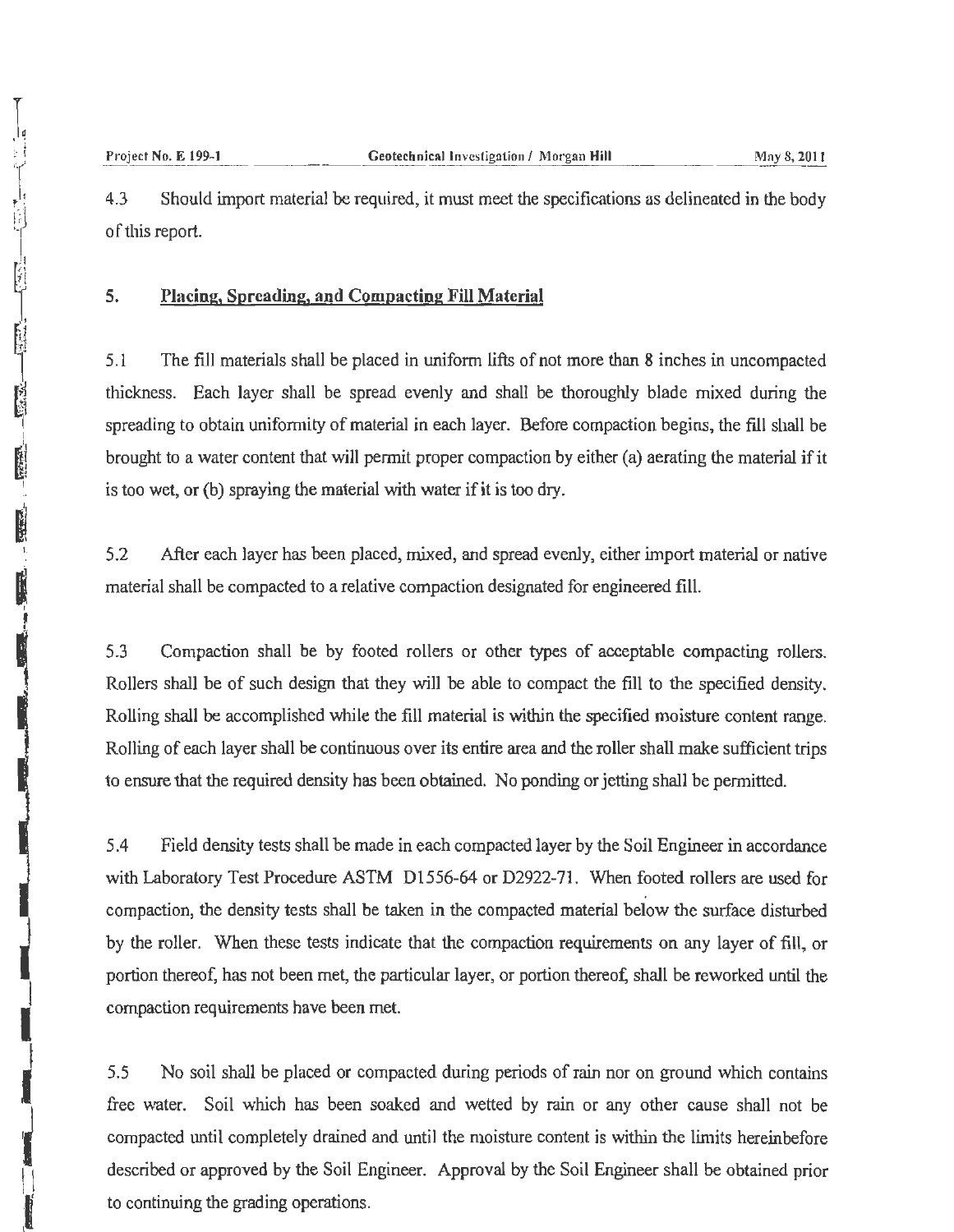### 6. **Pavement**

6.1 The proposed subgradc under pavement sections, native soil, and/or fill shall be compacted to a minimum relative compaction of 95% at 3% above optimum moisture content for a depth of 6 inches.

6.2 All aggregate base material placed subsequently should also he compacted to a minimum relative compaction of95% based on the ASTM Test Procedure Dl557-91. The constmction of the pavement in the parking and traffic areas should conform to the requirements set forth by the latest Standard Specifications of the Department of Transportation of the State of California and/or City of Morgan Hill, Department of Public Works.

6.3 It is recommended that soils at the proposed subgrade level be tested for a pavement design after the preliminary grading is completed and the soils at the site design subgrade levels are known.

### 7. **Utility Trench Backfill**

7.1 The utility trenches extending under concrete slabs-on-grade shall be backfilled with native on-site soils or approved import materials and compacted to the requirements pertaining to the adjacent soil. No ponding or jetting will be pennitted.

7.2 Utility trenches extending under all pavement areas shall be backfilled with native or approved import material and properly compacted to meet the requirements set forth by the City of Morgan Hill, Department of Public Works.\*

7.3 Where any opening is made under or through the perimeter foundations for such items as utility lines and trenches, the openings must be resealed so that they are watertight to prevent the possible entrance of outside irrigation or rain water into the underneath portion of the structures.

 $\overline{u}$ 

**l** 

'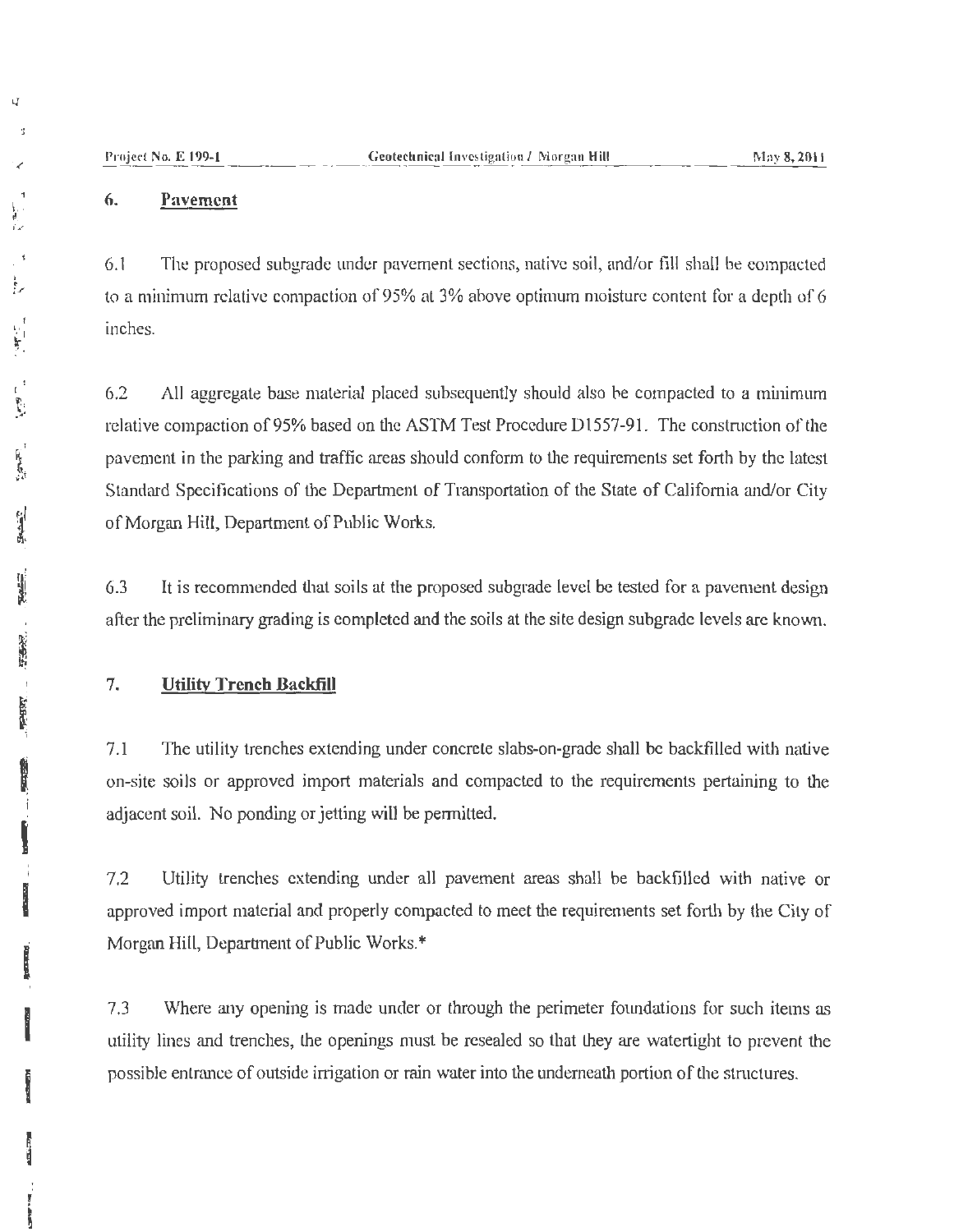### 8. Subsurface Line Removal

8.1 The methods of removal will be designated by the Soil Engineer in the field depending on the depth and location of the line. One of the following methods will be used.

8.2 Remove the pipe and fill and compact the soil in the trench according to the applicable portions of sections pertaining to compaction and utility backfill.

8.3 The pipe shall be crushed in the trench. The trench shall then be filled and compacted according to the applicable portions of Section 5.

8 .4 Cap the ends of the line with concrete to prevent entrance of water. The length of the cap shall not be less than 5 feet. The concrete mix shall have a minimum shrinkage.

### 9. Unusual Conditions

9.1 In the event that any unusual conditions not covered by the special provisions are encountered during the grading operations, the Soil Engineer shall be immediately notified for additional recommendations.

### 10. General Requirements

#### Dust Control

10.1 The contractor shall conduct all grading operations in such a manner as to preclude wind blown dirt and dust and related damage to neighboring properties. The means of dust control shall be left to the discretion of the contractor and he shall assume liability for claims related to wind blown material.

I '<br>I